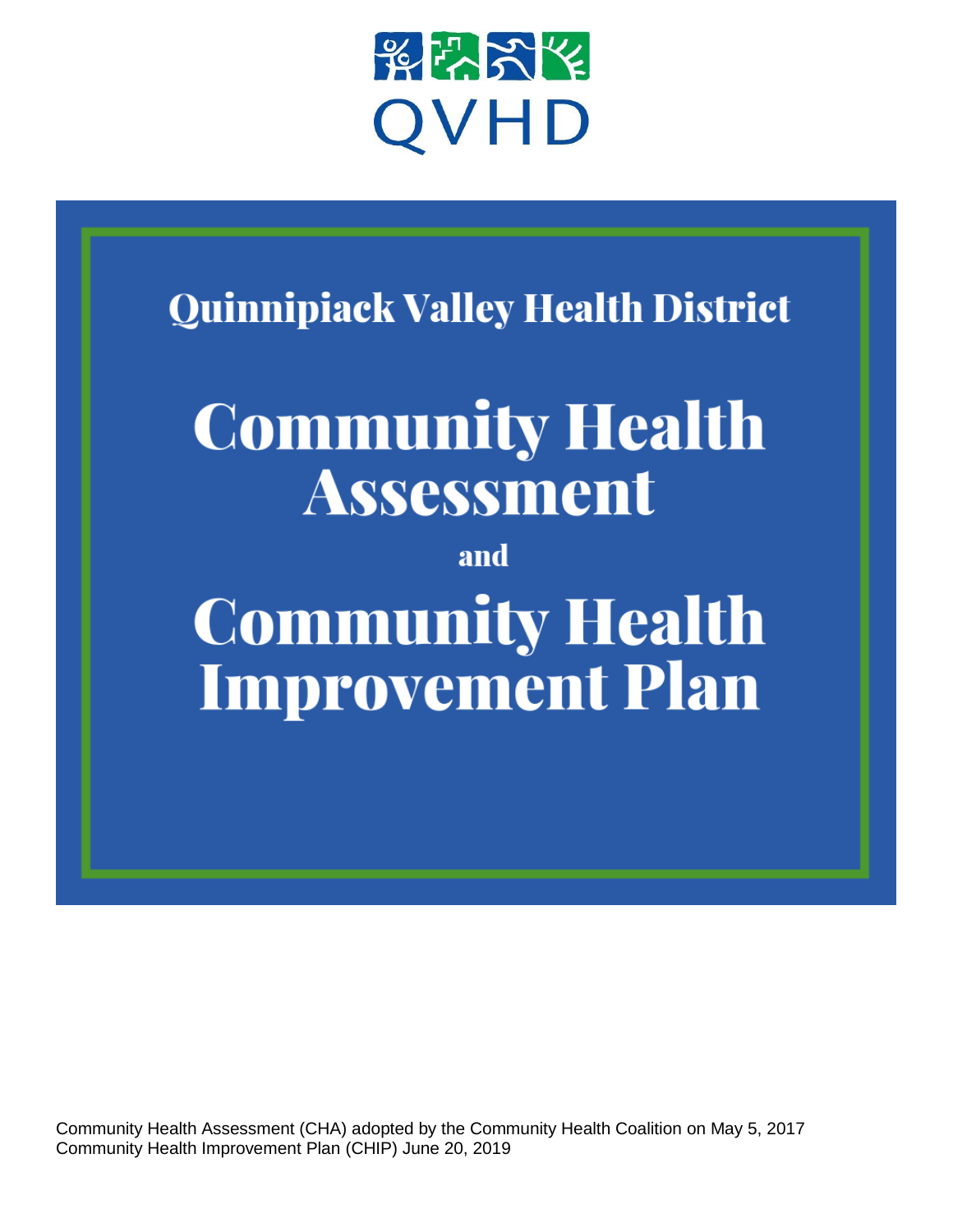#### TABLE OF CONTENTS

| PART 1: COMMUNITY HEALTH ASSESSMENT (CHA)<br>Introduction                                                                                                                                                                                                                                                               | 3                                                     |
|-------------------------------------------------------------------------------------------------------------------------------------------------------------------------------------------------------------------------------------------------------------------------------------------------------------------------|-------------------------------------------------------|
| <b>I. THE PROCESS</b><br>A. Forming a Community Health Coalition<br>B. Defining the Purpose and Vision<br>C. Data Sources<br>D. Analyzing Data<br><b>II. FINDINGS</b>                                                                                                                                                   | 3<br>4<br>$\overline{4}$<br>$\overline{4}$            |
| A. Demographics: The People in the District<br><b>B.</b> Social Indicators<br>C. The Physical Environment<br>D. Leading Causes of Death<br>E. Community Health Assessment Survey Results<br>F. Community Conversation Input<br>G. Key Informant Perspectives: Needs and Barriers<br>H. Assets<br><b>III. PRIORITIES</b> | 5<br>$\overline{7}$<br>8<br>8<br>10<br>12<br>12<br>14 |
| A. Establishing Priorities<br><b>B. Priority Areas</b><br>1. Access to Health Care<br>2. Mental Health<br>3. Preventable Chronic Disease<br>IV. CONCLUSION/DISCUSSION                                                                                                                                                   | 14<br>15<br>15<br>15<br>15 <sub>2</sub><br>16         |
| PART 2: THE COMMUNITY HEALTH IMPROVEMENT PLAN<br>Introduction<br>I.<br>II. The Process<br><b>III. State and National Priorities</b><br>IV. The Top Priorities                                                                                                                                                           | 17<br>17<br>18<br>18<br>19                            |
| <b>APPENDICES</b><br>APPENDIX A: QVHD COALITION MEMBERS<br><b>APPENDIX B: KEY INFORMANTS</b><br>APPENDIX C: QVHD ASSETS<br><b>APPENDIX D: LIST OF TABLES</b>                                                                                                                                                            | 24<br>25<br>26<br>29                                  |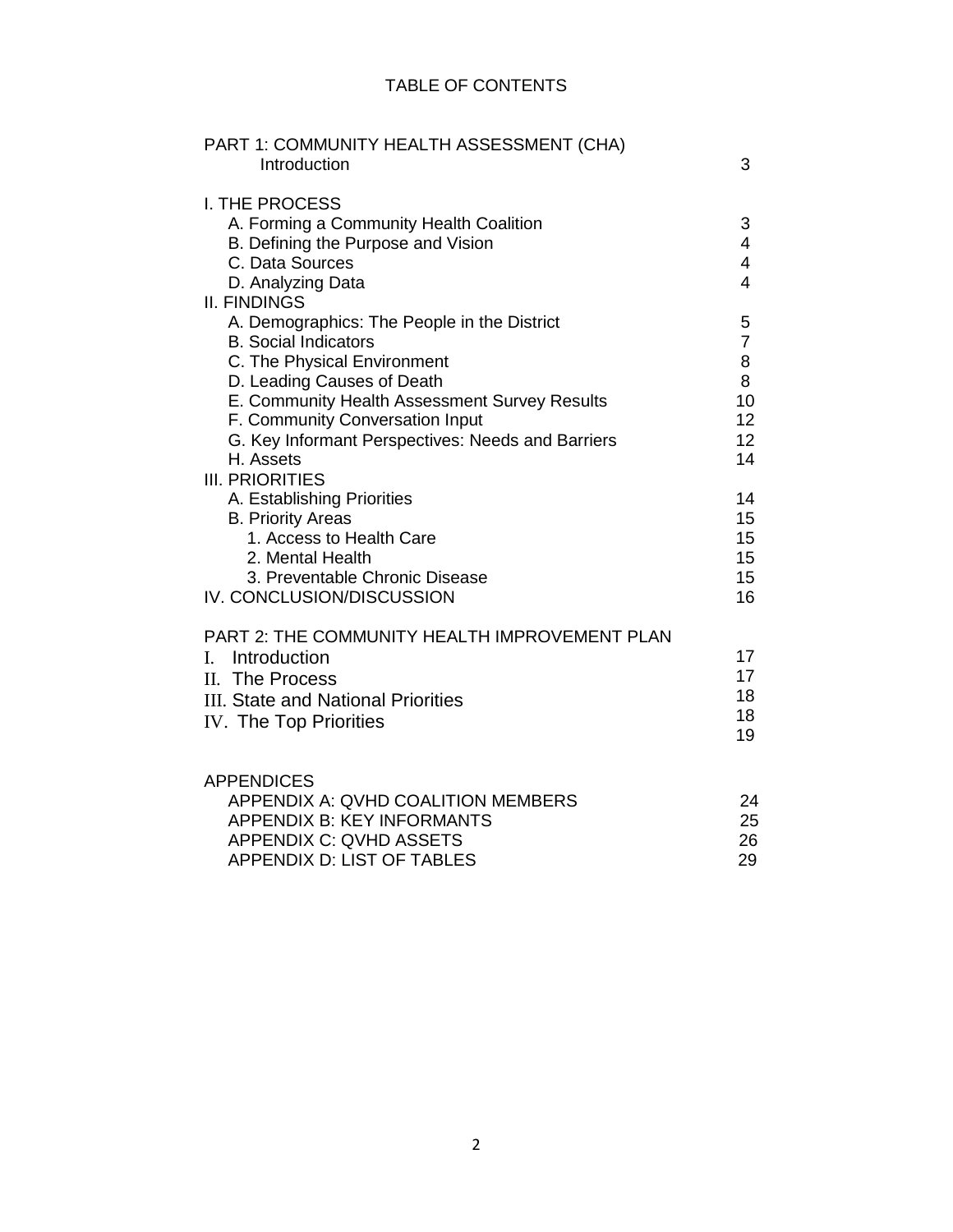#### Part 1: Community Health Assessment

#### Introduction

Improving the health of a community is influenced by more than just illness or disease. It involves how all aspects of life, including economic, recreational, environmental, cultural and spiritual components affect its residents. The health of a community cannot be simply measured by the physical health data that is available. Health is made up of more than just the genetics and lifestyle of individuals. Social determinants also greatly impact the health of a community. Factors such as housing, employment, education and government policies can affect how people live their lives and their resulting health status. In fact, policy can affect greater behavioral change than health education alone.



Quinnipiack Valley Health District (QVHD) serving the towns of Bethany, Hamden, North Haven and Woodbridge CT, completed a Community Health Assessment (CHA) over the months of May 2016 to December 2016. In conducting the CHA, it was mindful of the full nature of good health and embraced the social determinant model when evaluating and analyzing the data.

#### **I. The Process**

QVHD used a modified MAPP (Mobilizing for Action through Planning and Partnerships) process in developing the CHA. It was also guided by the ACHI (Association for Community Health Improvement) "Six Step Community Health Assessment Process" through participation on the Healthier Greater New Haven Partnership.



#### **A. Forming a Community Health Coalition**

To properly conduct a CHA, QVHD formed a coalition/collaborative of a broad range of community organizations and individuals who contribute to the overall health of the community. This brought together diverse interests from the community. A core leadership team consisted of a coordinator, the director of health and an advisor. The team generated a list of potential participants from various sectors of the community and invited them to become a part of the QVHD Community Health Coalition (QVHDCHC). Representatives were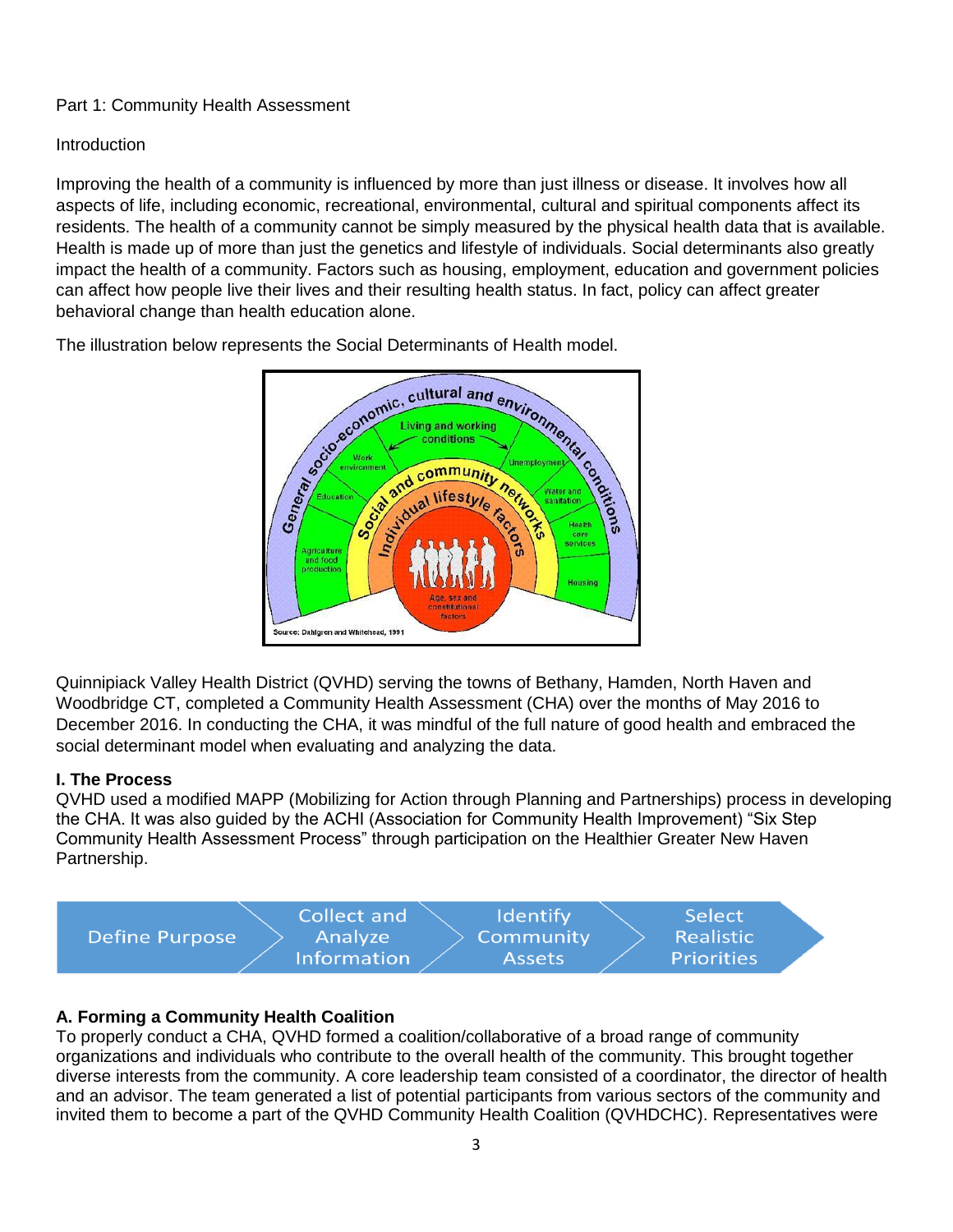solicited from local government, fire, police, community services, community organizations and neighborhoods. Members were also solicited from a local, African American women's breast cancer support group and from elderly services, both representing populations that are at higher health risk for poorer health outcomes. The active coalition membership totaled 30 persons. (Appendix A)

#### **B. Defining the Purpose and Vision**

Through two in-person meetings and multiple electronic communications, the purpose of the coalition was defined:

#### **Assess the health of the community in order to develop a community health improvement plan.**

At the first coalition meeting, a mission and vision were put forth and adopted by the QVHDCHC. The Mission: **Work collaboratively with the community to improve health and the quality of life in QVHD.** The vision adopted: **A place where all people can be healthy.** 

#### **C. Data Sources**

Data for the community was collected from several sources. Primary data sources were:

• **A Community Health Assessment** survey was widely distributed throughout QVHD.

In total, 346 persons completed the survey: 34 non-resident workers and 312 residents. The survey was distributed through Community Health Coalition members, at community events, through publicity in the newspaper, through the QVHD website and through social media. The survey was administered from May to September 2016.

#### • **The Healthier Greater New Haven Partnership (HGNHP) and DataHaven**

The towns of QVHD are part of the HGNHP and as such have been included in their community health assessment. Hamden, one of the district towns, is part of the urban periphery around the core town of New Haven in the HCNHP survey. The other three district towns are classified as suburban or wealthy rings around the urban core. DataHaven utilized a weighted sample to represent data on 5,000 district residents.

• **Key informant Interviews**

Seventeen key informant interviews were conducted. Key informants represented the full population of the district and included representation for subgroups such as the elderly, school age children, the disabled and civil service. Those interviewed included town CEOs, representatives from area agencies and services (Meals on Wheels, Greater New Haven Transit, The Children's Center of Hamden and Marrakech) town community service personnel, school system representatives, a local pediatric group, fire, police, emergency management, a local pastor and community residents. (Appendix B)

• **A Community Conversation**

A Community Conversation was held in an open forum to present community members with data from the QVHD and Greater New Haven Partnership's Community Health Assessment. Input was solicited from this conversation regarding the findings and the priorities for a Community Health Improvement Plan (CHIP.)

#### • **Community Assets Survey** Members of the QVHD Community Health Coalition and key informants contributed to the identification and development of a list of community needs, barriers and assets.

#### Secondary data sources included:

- CERC Town Profiles (produced by the CT Data Collaborative)
- Census data
- Mortality data
- Behavioral Risk Factor Surveillance System (BRFSS-State of CT)

#### D. Analyzing Data

All data was analyzed internally with some primary data analyzed by DataHaven.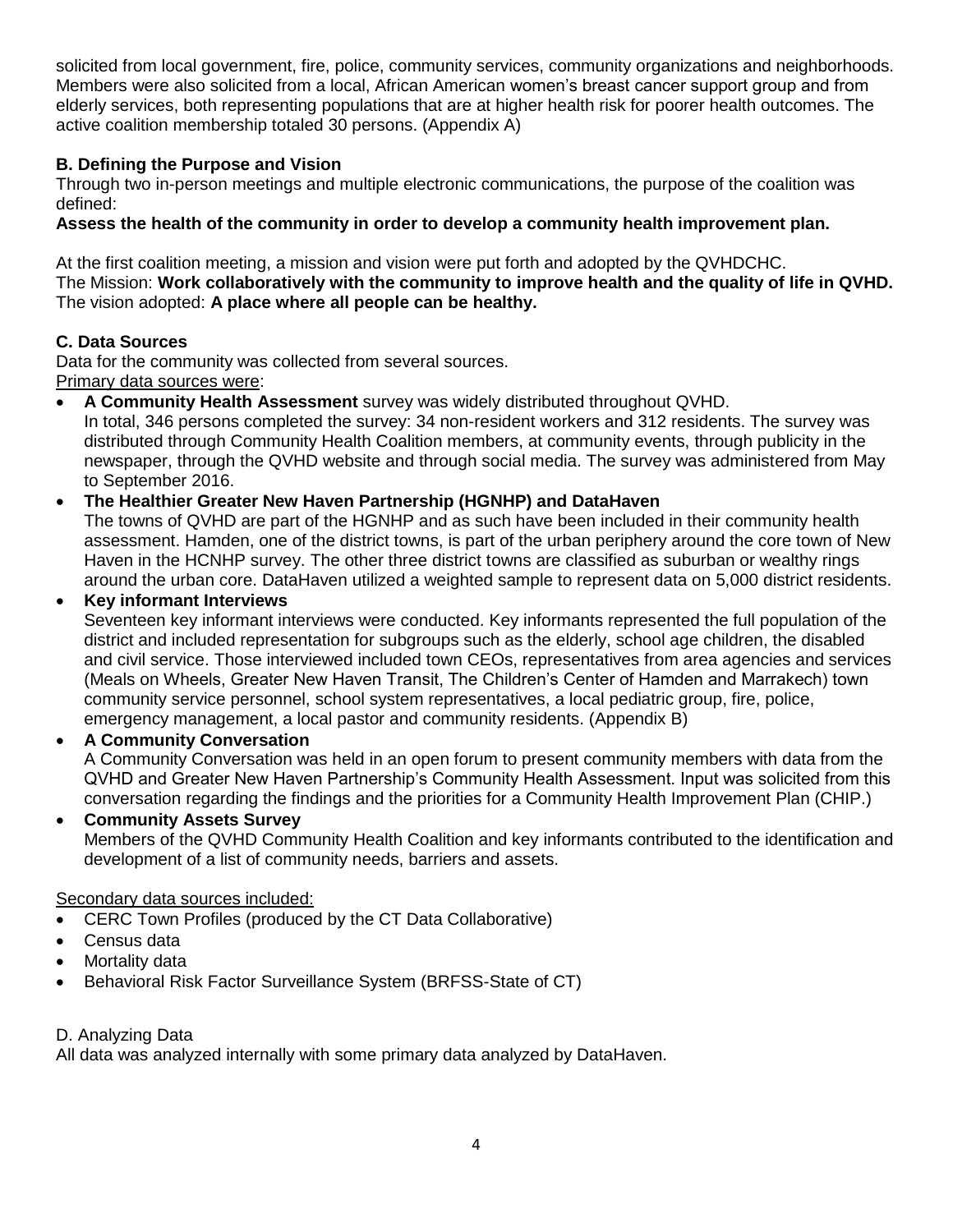#### **Part II: Findings**

**A. Demographics: The People in the District**



Quinnipiack Valley Health District (QVHD) serves four Southern Connecticut towns: Bethany, Hamden, North Haven and Woodbridge. The total population in 2014 was 100,117, an increase of about 6% over 2000 (93,971)<sup>3</sup> which is slightly higher than the state increase in population during the same time period (about 5%.) The four towns vary widely in terms of classification and population. One town is rural with a small population: two of the towns are suburban; and one town is urban with the largest population at 10 times the smallest town. QVHD covers a total of 93.43 square miles. The population density ranges from a low of 262 population per square mile (Bethany) to a high of 1,887 population per square mile (Hamden) with North Haven and Woodbridge in between: 1,151 population per square mile and 477 population per square mile respectively. (Data source: CRC Town Profiles, 2016. Produced by the CT Data Collaborative.)



Data Source: CRC Town Profile 2016 (Produced by the CT Data Collaborative)

In addition to the physical categorization of district towns ranging from urban to rural, the racial/ethnicity of the towns is also very diverse. Overall, the district is primarily white and this remains true in all four district towns. However, differences can be seen when examining race/ethnicity for individual towns. Hamden has the highest percentage of minorities and North Haven has the least percentage of minorities illustrated in Table 1.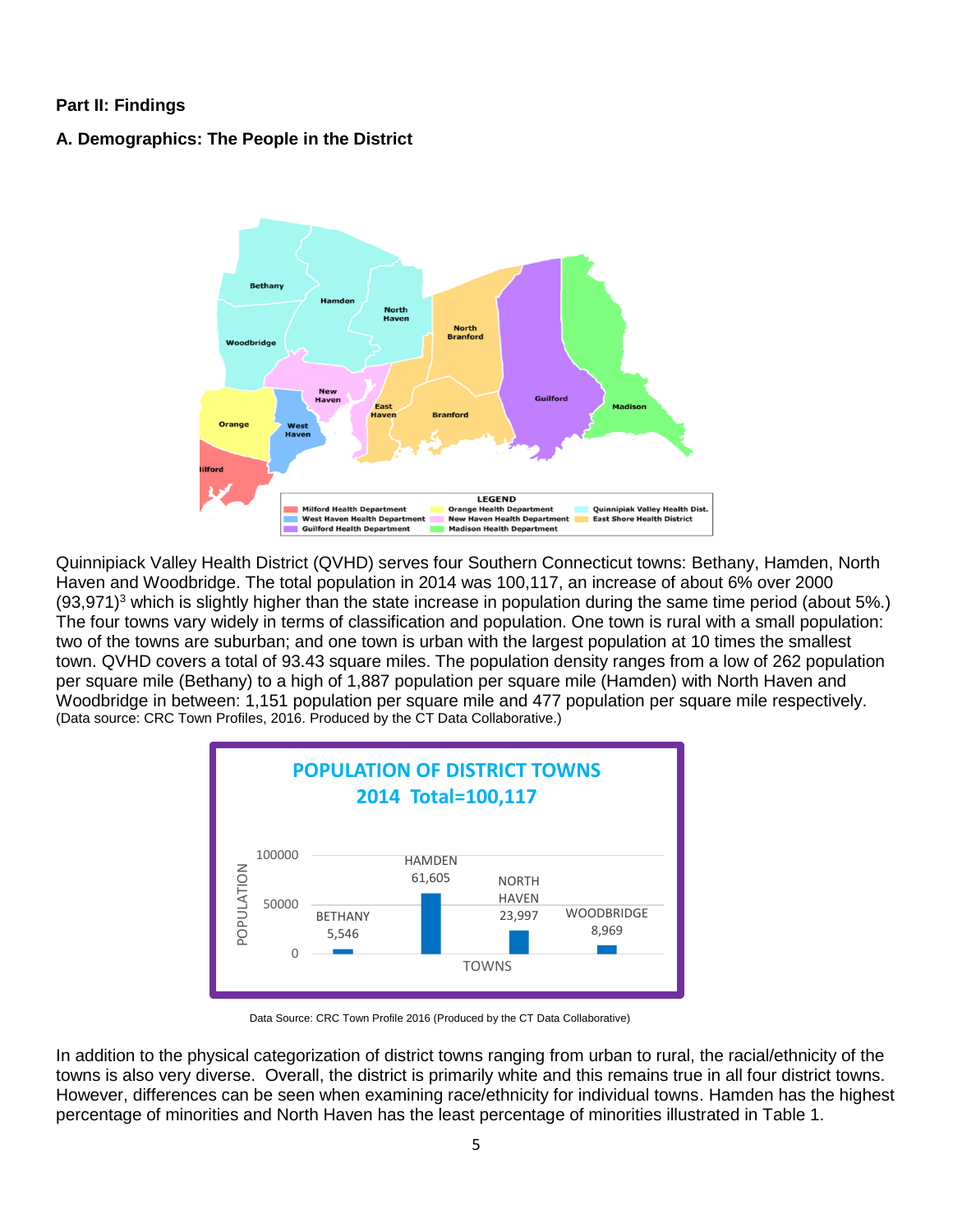| <b>TABLE 1: RACE/ETHNICITY BY GEOGRAPHIC AREA</b><br>(expressed as a percent of the total population)                        |             |                |               |                    |                   |
|------------------------------------------------------------------------------------------------------------------------------|-------------|----------------|---------------|--------------------|-------------------|
| <b>RACE/ETHNICITY</b>                                                                                                        | <b>QVHD</b> | <b>BETHANY</b> | <b>HAMDEN</b> | <b>NORTH HAVEN</b> | <b>WOODBRIDGE</b> |
| <b>WHITE</b>                                                                                                                 | 70%         | 91.6%          | 68.5%         | 95.5%              | 87%               |
| <b>BLACK</b>                                                                                                                 | 12%         | 1.9%           | 20.2%         | 1.3%               | 2%                |
| <b>HISPANIC</b>                                                                                                              | 7%          | 2.5%           | 8.7%          | 2.9%               | 3.2%              |
| <b>ASIAN</b>                                                                                                                 | 6%          | 4.8%           | 5.5%          | 1.6%               | 8.7%              |
| <b>ALL OTHER</b>                                                                                                             | $<1\%$      | $<1\%$         | $<1\%$        | $< 1\%$            | $<1\%$            |
| Data Sources: CERC Town Profile 2016: Years 2010-2014 for QVHD; Factfinder.census.gov for individual towns, 2010 census data |             |                |               |                    |                   |

Table 2 illustrates the age distribution for the District. (Shown in percentages of the total population)

| <b>TABLE 2: AGE DISTRIBUTION FOR QVHD</b><br>(Expressed as a percent of the total population)         |     |        |     |     |                   |     |
|-------------------------------------------------------------------------------------------------------|-----|--------|-----|-----|-------------------|-----|
| <b>AGE</b><br><b>STATE</b><br><b>BETHANY</b><br><b>HAMDEN</b><br><b>NORTH</b><br>QVHD<br><b>HAVEN</b> |     |        |     |     | <b>WOODBRIDGE</b> |     |
| $0 - 14$                                                                                              | 18% | 16.5%  | 18% | 15% | 17%               | 16% |
| $15 - 24$                                                                                             | 14% | 13.75% | 9%  | 20% | 11%               | 15% |
| 25-44                                                                                                 | 25% | 21%    | 23% | 24% | 22%               | 15% |
| 45-64                                                                                                 | 29% | 31.75% | 36% | 26% | 31%               | 34% |
| $65+$                                                                                                 | 15% | 17%    | 13% | 15% | 20%               | 20% |

Data Source: CRC Town Profiles 2016 (Produced by the CT Data Collaborative)

Hamden has the youngest population with 59% of the population below age 44. Two of the four district towns have a higher percent of those 65 and older; North Haven and Woodbridge. The 45 year old age group and older comprises 48.75% of the overall district population making it older that than the state at 44%. CT BRFSS data (Behavioral Risk Factor Surveillance System) 2011-2014 demonstrates that QVHD has fewer 18-34 year olds and more 55+ year olds than the rest of the state. This could impact strategies for program planning.

Further breakdown of the 65 and older age groups for the district can be seen in Table 3. Woodbridge, which has the highest median income and highest level of those with a college degree or higher also has the largest per cent of those 75 years old and over (10.3%) suggesting a correlation between education, income and longevity. (Table 4)

| <b>TABLE 3: QVHD AGE DISTRIBUTION AGE 65 AND OVER</b><br>Expressed as a percent of the total population) |                                                                           |                |               |                    |                   |
|----------------------------------------------------------------------------------------------------------|---------------------------------------------------------------------------|----------------|---------------|--------------------|-------------------|
| AGE<br><b>GROUP IN</b><br><b>YEARS</b>                                                                   | QVHD                                                                      | <b>BETHANY</b> | <b>HAMDEN</b> | <b>NORTH HAVEN</b> | <b>WOODBRIDGE</b> |
| 65-69                                                                                                    | 4.8%                                                                      | 4.8%           | 3.6%          | 5.0%               | 5.3%              |
| 70-74                                                                                                    | 3.2%                                                                      | 2.9%           | 2.9%          | 3.8%               | 3.5%              |
| 75-79                                                                                                    | 2.77%                                                                     | 2.4%           | 2.7%          | 2.8%               | 3.2%              |
| 80-84                                                                                                    | 2.65%                                                                     | 2.3%           | 2.5%          | 2.8%               | 3.0%              |
| $85+$                                                                                                    | 3.05%                                                                     | 1.7%           | 3.3%          | 3.1%               | 4.1%              |
| 75 and older                                                                                             | 8.47%<br>$\mathbf{u}$ $\mathbf{v}$ $\mathbf{v}$ $\mathbf{v}$ $\mathbf{v}$ | 6.4%           | 8.5%          | 8.7%               | 10.3%             |

Data Source: [https://factfinder.census.gov](https://factfinder.census.gov/) 2010 data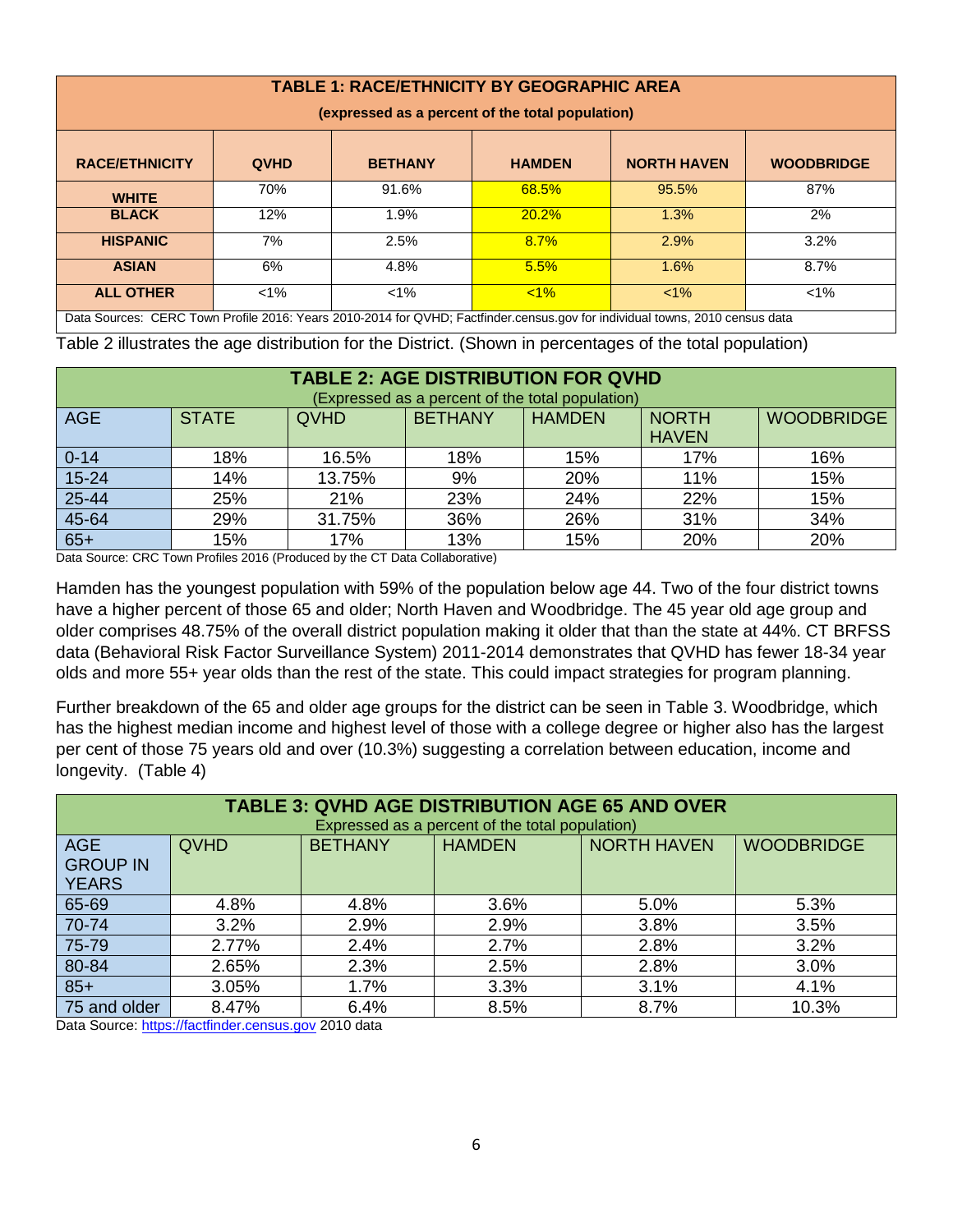#### B. SOCIAL INDICATORS

Table 4 below illustrates some socioeconomic factors compared to population/population density that can potentially impact the health of a community. These values are compared to the State of CT. Due to the differences in towns, developing a CHA for the entire health district may appear challenging. Three of the four district towns have median incomes well-above the state median. The overall poverty and unemployment rates are lower than the state in all towns. Hamden, the largest town with the most diverse racial/ethnic distribution has the highest poverty rate of the district towns as well as the lowest median income. It also has a significantly lower per cent of owner-occupied dwellings.

|                    | <b>TABLE 4: SELECTED SOCIOECONOMIC INDICATORS: QVHD AND STATE</b><br>Data source: CRC Town Profile 2016, produced by the CT Data Collaborative |                     |                  |                        |                   |                |
|--------------------|------------------------------------------------------------------------------------------------------------------------------------------------|---------------------|------------------|------------------------|-------------------|----------------|
| <b>TOWN AND</b>    | <b>POPULATION</b>                                                                                                                              | <b>OWNER-</b>       | <b>MEDIAN</b>    | <b>EDUCATIONAL</b>     | UN-               | <b>POVERTY</b> |
| <b>State of CT</b> | <b>DENSITY</b>                                                                                                                                 | <b>OCCUPIED</b>     | <b>HOUSEHOLD</b> | LEVEL:                 | <b>EMPLOYMENT</b> | <b>RATE</b>    |
|                    | (population per                                                                                                                                | <b>DWELLINGS</b>    | <b>INCOME</b>    | <b>1. HS GRADUATE</b>  | <b>RATE</b>       |                |
|                    | square mile-                                                                                                                                   | <b>AS A PERCENT</b> |                  | <b>2. ASSOCIATES</b>   |                   |                |
|                    | 2010)                                                                                                                                          | <b>OF ALL</b>       |                  | <b>3. BACHELORS OR</b> |                   |                |
|                    |                                                                                                                                                | <b>DWELLINGS</b>    |                  | <b>HIGHER</b>          |                   |                |
| <b>BETHANY</b>     | 262                                                                                                                                            | 90.6%               | \$97,500         | 1.23%                  | 5.3%              | 3.9%           |
|                    |                                                                                                                                                |                     |                  | 2.8%                   |                   |                |
|                    |                                                                                                                                                |                     |                  | 3.51%                  |                   |                |
| <b>HAMDEN</b>      | 1,887                                                                                                                                          | 65.5%               | \$67,771         | 1.24%                  | 5.9%              | 8.4%           |
|                    |                                                                                                                                                |                     |                  | 2.6%                   |                   |                |
|                    |                                                                                                                                                |                     |                  | 3.45%                  |                   |                |
| <b>NORTH HAVEN</b> | 1,151                                                                                                                                          | 86%                 | \$84,078         | 1.30%                  | 5.5%              | 4.0%           |
|                    |                                                                                                                                                |                     |                  | 2.7%                   |                   |                |
|                    |                                                                                                                                                |                     |                  | 3.40%                  |                   |                |
| <b>WOODBRIDGE</b>  | 477                                                                                                                                            | 90.6%               | \$134,045        | 1.12%                  | 4.2%              | 2.7%           |
|                    |                                                                                                                                                |                     |                  | 2.4%                   |                   |                |
|                    |                                                                                                                                                |                     |                  | 3.68%                  |                   |                |
| <b>STATE OF CT</b> | 742                                                                                                                                            | 67.3%               | \$69,899         | 1.28%                  | 6.6%              | 10%            |
|                    |                                                                                                                                                |                     |                  | 2.7%                   |                   |                |
|                    |                                                                                                                                                |                     |                  | 3.37%                  |                   |                |

The majority of District residents under age 65 have health insurance. This fact was also reflected in the QVHD Community Health Survey. The District also has fewer persons with disabilities under the age of 65 when compared to the state as a whole. Table 5 delineates sharp differences across towns when looking at the number of children on Husky, receiving benefits from the Supplemental Nutritional Assistance Program (SNAP) and the per cent of children living in poverty.

| TABLE 5: INSURANCE, DISABILITY, AND CHILDREN IN POVERTY FOR DISTRICT |           |                 |                |               |              |                   |
|----------------------------------------------------------------------|-----------|-----------------|----------------|---------------|--------------|-------------------|
|                                                                      | <b>CT</b> | <b>DISTRICT</b> | <b>BETHANY</b> | <b>HAMDEN</b> | <b>NORTH</b> | <b>WOODBRIDGE</b> |
|                                                                      |           |                 |                |               | <b>HAVEN</b> |                   |
| PERSONS WITHOUT HEALTH INSURANCE                                     | 8%        | 6.2%            | 3.7%           | 7.1%          | 5.2%         | 8.8%              |
| UNDER AGE $651$                                                      |           |                 |                |               |              |                   |
| PERSONS WITH A DISABILITY                                            | 8.6%      | 5%              | 4.2%           | 5.7%          | 6%           | 2.8%              |
| UNDER AGE $651$                                                      |           |                 |                |               |              |                   |
| DISTRICT CHILDREN ON HUSKY <sup>2</sup>                              | <b>NA</b> | 20%             | 7.6%           | 25%           | 15%          | 8.5%              |
| 2014                                                                 |           |                 |                |               |              |                   |
| CHILD RECIPIENTS OF SNAP <sup>2</sup>                                | <b>NA</b> | 7.5%            | 1.5%           | 10%           | 4%           | 1.6%              |
| 2013                                                                 |           |                 |                |               |              |                   |
| CHILDREN LIVING IN POVERTY <sup>2</sup>                              |           |                 |                |               |              |                   |
| $<$ 100% BELOW                                                       | 13.4%     | 4.0%            | 2.3%           | 7.7%          | 3.6%         | 2.4%              |
| 100-200% BELOW                                                       | 15.1%     | 8.6%            | 3.1%           | 16.4%         | 6.1%         | 8.6%              |
| 1 Data Source: LIS Cancus Bureau Quick Facts                         |           |                 |                |               |              |                   |

1. Data Source: US Census Bureau Quick Facts

2. HUSKY is CT Medicaid; SNAP is food stamps; Data Source: The 2015 CT KIDS COUNT, CT ASSOCIATION FOR HUMAN SERVICES. Denominators are based on ages 0 to 19, although SNAP only serves child recipients up to age 18.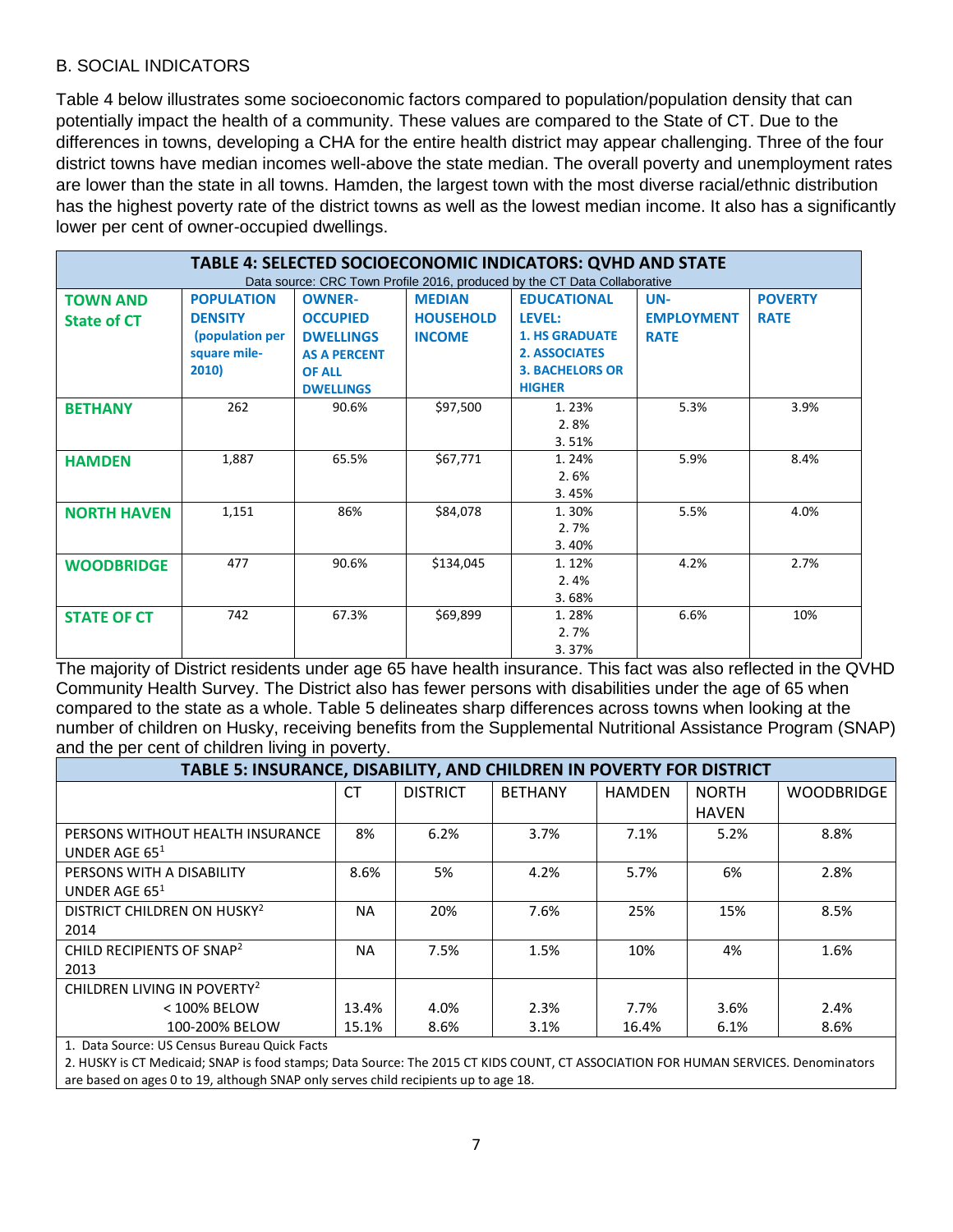#### **SAFETY**

Table 6 illustrates resident's perception of certain factors that affect community safety. Overall, the majority of District residents perceive their communities as a safe place to live. Three of four towns have a very high confidence level in their police department's ability to keep them safe. Safe sidewalks, crosswalks and bikeways are an issue for three of four towns. Two of these three towns are rural and have large lot sizes and generally do not have sidewalks.

| Table 6: Perception of Community Safety             |           |                                              |               |                                                             |                                      |  |
|-----------------------------------------------------|-----------|----------------------------------------------|---------------|-------------------------------------------------------------|--------------------------------------|--|
|                                                     | <b>CT</b> | <b>GNH</b><br><b>(GREATER NEW)</b><br>HAVEN) | <b>HAMDEN</b> | <b>BETHANY AND</b><br><b>NORTH HAVEN</b><br><b>GROUPING</b> | <b>WOODBRIDGE</b><br><b>GROUPING</b> |  |
| Police keep residents<br>safe                       | 75%       | 71%                                          | 63%           | 87%                                                         | 92%                                  |  |
| Safe sidewalks and<br>crosswalks                    | 59%       | 66%                                          | 82%           | 43%                                                         | 49%                                  |  |
| Safe bikeways                                       | 59%       | 66%                                          | 80%           | 64%                                                         | 58%                                  |  |
| Safe to walk at night                               | 71%       | 67%                                          | 58%           | 81%                                                         | 80%                                  |  |
| People can be trusted                               | 83%       | 81%                                          | 84%           | 94%                                                         | 95%                                  |  |
| Course: 2016 State of CT Wallboing Sunsey Databoven |           |                                              |               |                                                             |                                      |  |

#### Source: 2016 State of CT Wellbeing Survey, Datahaven

#### C. The Physical Environment

All four towns in the District are dedicated to protecting the environment as well as preserving open space through its citizen participation on various commissions. Each town has an Inland/Wetlands Commission as well as some form of a Conservation Commission. Additional environmental commissions include a Clean and Green Commission (Hamden) and a Clean Energy Task Force (North Haven.) There is one major river and one minor river. One town has a beach on a lake. The Regional Water Authority serves all four towns and maintains watershed areas.

There are many places that offer an opportunity for physical activity. Towns have numerous parks, ball fields and walking trails. Hamden also hosts two state parks: Sleeping Giant and West Rock Ridge. The state's walking trail system runs through several of the district towns. Three of four towns have indoor community swimming pools. One town has a public ice rink.

Three of four towns (Hamden, North Haven and Woodbridge) have banned outdoor wood burning furnaces. Two of four towns (Hamden and North Haven) prohibit smoking on public properties, including recreational fields.

Currently there is no passenger railway service available within the District although there is a major railway station located in New Haven. There is a bus line serving all four towns, although the route is limited to one major road in Woodbridge and Bethany. Greater New Haven Transit Authority provides transportation to appointments for seniors and the disabled for a small fee. Some towns maintain a bus for transport for elderly clients for shopping. The QVHD Community Health Survey revealed that 93% of respondents felt they had adequate transportation to meet their needs.

#### D. Leading Causes of Death

Quantitative data indicate that residents of the District have age-adjusted mortality rates for all causes similar to the State as a whole, with one exception noted for Woodbridge. (Table 8) An explanation of why Woodbridge, the wealthiest and best educated town within the district has a higher AAMR for all ages has not been identified. It may be connected to the fact that there is a higher proportion of those over age 75 residing in Woodbridge. (Table 7) Mortality data for the other towns was similar and in line with the State leading causes of death.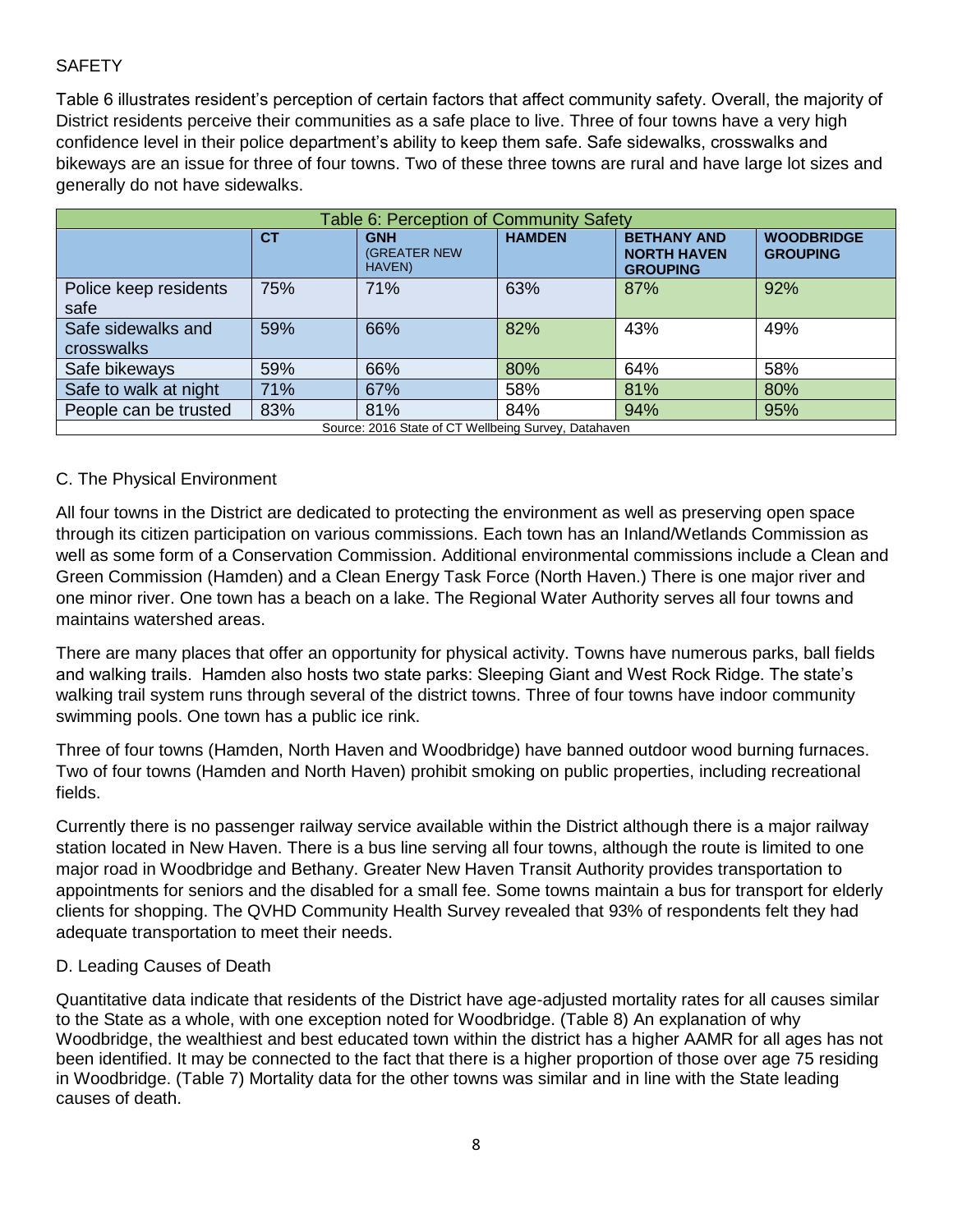|                    | Table 7 . Age-Aufusted Ivibi talky nates (AAIVIII) Tor District Towns Compared to the state of CT |                              |
|--------------------|---------------------------------------------------------------------------------------------------|------------------------------|
| <b>TOWN</b>        | <b>AAMR ALL AGES</b>                                                                              | <b>COMPARED TO THE STATE</b> |
| <b>BETHANY</b>     | 673.8/100,000                                                                                     | NO DIFFERENCE                |
| HAMDEN             | 634.1/100,000                                                                                     | LOWER                        |
| <b>NORTH HAVEN</b> | 614.0/100,000                                                                                     | NO DIFFERENCE                |
| <b>WOODBRIDGE</b>  | 822.6/100,000                                                                                     | <b>HIGHER</b>                |

**Table 7 : Age-Adjusted Mortality Rates (AAMR) for District Towns Compared to the State of CT**

http://www.ct.gov/dph/lib/dph/hisr/instantatlas/lcod/atlas.html

п

Quantitative data also indicates that the leading causes of death in the District, as in the state, are heart disease and cancer and this holds true across all four district towns. Table 8 illustrates that the District is also in line with the state for the other top leading causes of death (Chronic lower respiratory disease, diabetesrelated and accidents/unintentional injuries.) A most significant finding is that the diabetes-related death rate for Hamden is statistically higher than the state rate and the rate for other district towns.

| Table 8: LEADING CAUSES OF DEATH AGE ADJUSTED PER 100,000 PEOPLE<br>2008-2012 |                                                                                                                                |                                                     |                                                              |                                                           |                                                              |
|-------------------------------------------------------------------------------|--------------------------------------------------------------------------------------------------------------------------------|-----------------------------------------------------|--------------------------------------------------------------|-----------------------------------------------------------|--------------------------------------------------------------|
| <b>CONNECTICUT</b>                                                            | <b>DISTRICT</b> (AVERAGE)                                                                                                      | <b>BETHANY</b>                                      | <b>HAMDEN</b>                                                | <b>NORTH HAVEN</b>                                        | <b>WOODBRIDGE</b>                                            |
| #1<br><b>DISEASES OF</b><br>THE HEART<br>332.14                               | #1<br><b>DISEASES OF</b><br>THE HEART<br>247.04                                                                                | #1<br><b>DISEASES OF</b><br>THE HEART<br>204.7      | #1<br><b>DISEASE OF</b><br>THE HEART<br>292.34               | #1<br><b>DISEASES OF</b><br>THE HEART<br>236.27           | #1<br><b>DISEASES OF</b><br>THE HEART<br>254.87              |
| #2<br><b>MALIGNANT</b><br><b>NEOPLASMS</b><br>159.95                          | #2<br><b>MALIGNANT</b><br><b>NEOPLASMS</b><br>141.77                                                                           | #2<br><b>MALIGNANT</b><br><b>NEOPLASMS</b><br>129.1 | #2<br>MALIGNANT<br><b>NEOPLASMS</b><br>157.08                | #2<br>MALIGNANT<br><b>NEOPLASMS</b><br>141.16             | #2<br><b>MALIGNANT</b><br><b>NEOPLASMS</b><br>139.75         |
| #3<br><b>CHRONIC LOWER</b><br><b>RESPIRATORY DISEASE</b><br>64.54             | #3<br><b>DIABETES RELATED</b><br>45.45                                                                                         | <b>SUPPRESED</b><br>(NUMBERS TOO<br>SMALL)          | #3<br><b>DIABETES RELATED</b><br>61.97                       | #3<br><b>CHRONIC LOWER</b><br><b>RESPIRATORY</b><br>50.87 | #3<br><b>CHRONIC</b><br>LOWER<br><b>RESPIRATORY</b><br>40.75 |
| #4<br><b>DIABETES RELATED</b><br>49.11                                        | #4<br><b>CHRONIC</b><br>LOWER<br><b>RESPIRATORY</b><br>39.41                                                                   | <b>SUPPRESSED</b><br>(NUMBERS TOO<br>SMALL)         | #4<br><b>ACCIDENTS</b><br>33.86                              | #4<br><b>ACCIDENTS</b><br>39.85                           | #4<br><b>DIABETES RELATED</b><br>36.38                       |
| #5<br><b>ACCIDENTS</b><br>(UNINTENTIONAL<br>INJURIES)<br>33.53                | #5<br><b>ACCIDENTS</b><br>34.56<br>SOURCE: CT DPH AAMREPORT STATE 5Y 2008-2012.XLSX AND AAMREPORT TOWNWITHSTATE 5Y 2008-2.XLSX | <b>SUPPRESSED</b><br><b>(NUMBERS TOO</b><br>SMALL)  | #5<br><b>CHRONIC</b><br>LOWER<br><b>RESPIRATORY</b><br>26.61 | #5<br><b>DIABETES RELATED</b><br>38.01                    | #5<br><b>ACCIDENTS</b><br>29.97                              |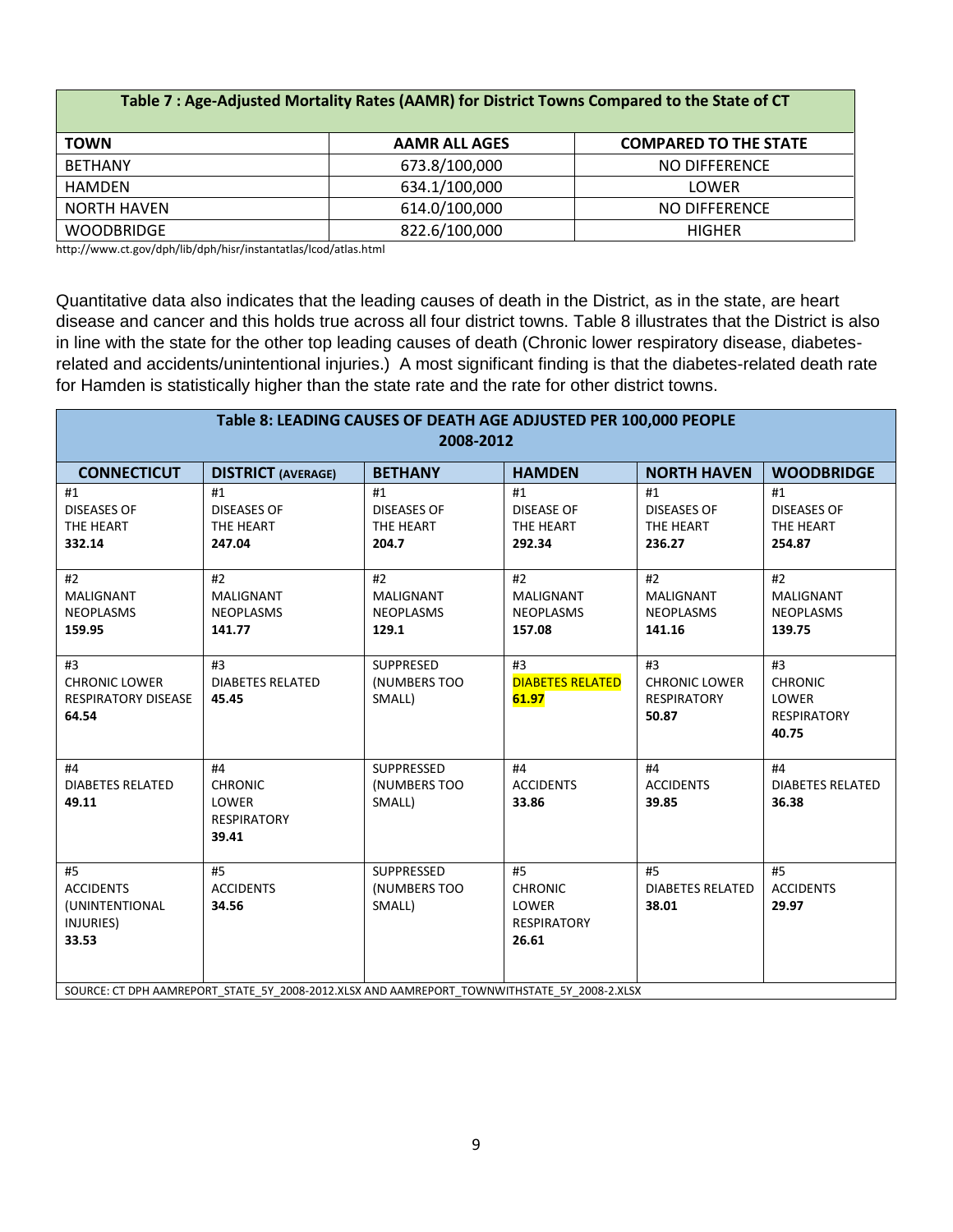#### E. QVHD Community Health Survey Findings

From May 2016 through October 2016, a community health survey was conducted by the QVHD Community Health Coalition. In addition to this survey, residents were also interviewed through the Healthier Greater New Haven Partnership. 346 people completed the QVHD Community Health Survey. The sample reflected the population percent of district residents, except for one of the towns. It also paralleled the racial composition of the district.

| <b>TABLE 9: Composite of Respondents</b><br>Number Surveyed: 34 non-resident workers; 312 district residents |                                        |                                                                        |  |
|--------------------------------------------------------------------------------------------------------------|----------------------------------------|------------------------------------------------------------------------|--|
| <b>TOWN</b>                                                                                                  |                                        | Survey Respondents by Residence   QVHD Population percent by Residence |  |
| <b>BETHANY</b>                                                                                               | 7%                                     | 6%                                                                     |  |
| <b>HAMDEN</b>                                                                                                | 69%                                    | 61%                                                                    |  |
| <b>NORTH HAVEN</b>                                                                                           | 12%                                    | 24%                                                                    |  |
| <b>WOODBRIDGE</b>                                                                                            | 12%                                    | 9%                                                                     |  |
| <b>RACE/ETHNICITY</b>                                                                                        | <b>Survey Respondents by Residence</b> | <b>QVHD Population percent by Residence</b>                            |  |
| <b>CAUCASION</b>                                                                                             | 65%                                    | 70%                                                                    |  |
| <b>BLACK</b>                                                                                                 | 15%                                    | 12%                                                                    |  |
| <b>HISPANIC</b>                                                                                              | 8%                                     | 7%                                                                     |  |
| <b>ASIAN</b>                                                                                                 | 6%                                     | 6%                                                                     |  |
| <b>OTHER</b>                                                                                                 | 6%                                     | 5%                                                                     |  |

Self-reported current health status is a good predictor of future disability, hospitalization and mortality. (E.L. Idler and Y. Benyamini, "Self-Rated Health and Mortality: A Review of Twenty-Seven Community Studies," *Journal of Health and Social Behavior*, 38, 1 (March 1997), 21–37.) Overall, the 84% of survey respondents indicated a high level of excellent or good health; 12% fair health and 4% poor health.



The 16% of respondents who indicated self-reported fair or poor health status were among the poorest of district residents. 64% of that group had incomes less than \$39,000 while among all respondents with a selfreported health status, only 31% had incomes less than \$39,000 and 33% had incomes of \$100,000 or higher. This information suggests that income may be correlated with self-reported health status. Further, when looking at educational levels, the self-reported fair or poor health status group had 48% with a college degree or higher compared to 67% of all respondents with a self-reported health status.

Self-reported data from the CT BRFSS 2011-2014 (Connecticut Behavioral Risk Factor Surveillance System) identified that more adults in the QVHD received testing for blood glucose in the past three years and more adults received seasonal flu shots in the past year as compared to all CT residents. The fact that more residents have been tested for blood glucose may account for the fact that diabetes-related deaths are significantly higher in one district town. (Table 8) CT BRFSS data also showed that few adults in the QVHD engaged in binge drinking in the past month and fewer smoked cigarettes when compared to all CT residents. Selected chronic conditions from this survey revealed that adults in the QVHD had a higher prevalence of prediabetes (9% vs 7%), diabetes (10% vs 9%) and arthritis (25% vs 23%) as compared to all CT state residents (Table 10.)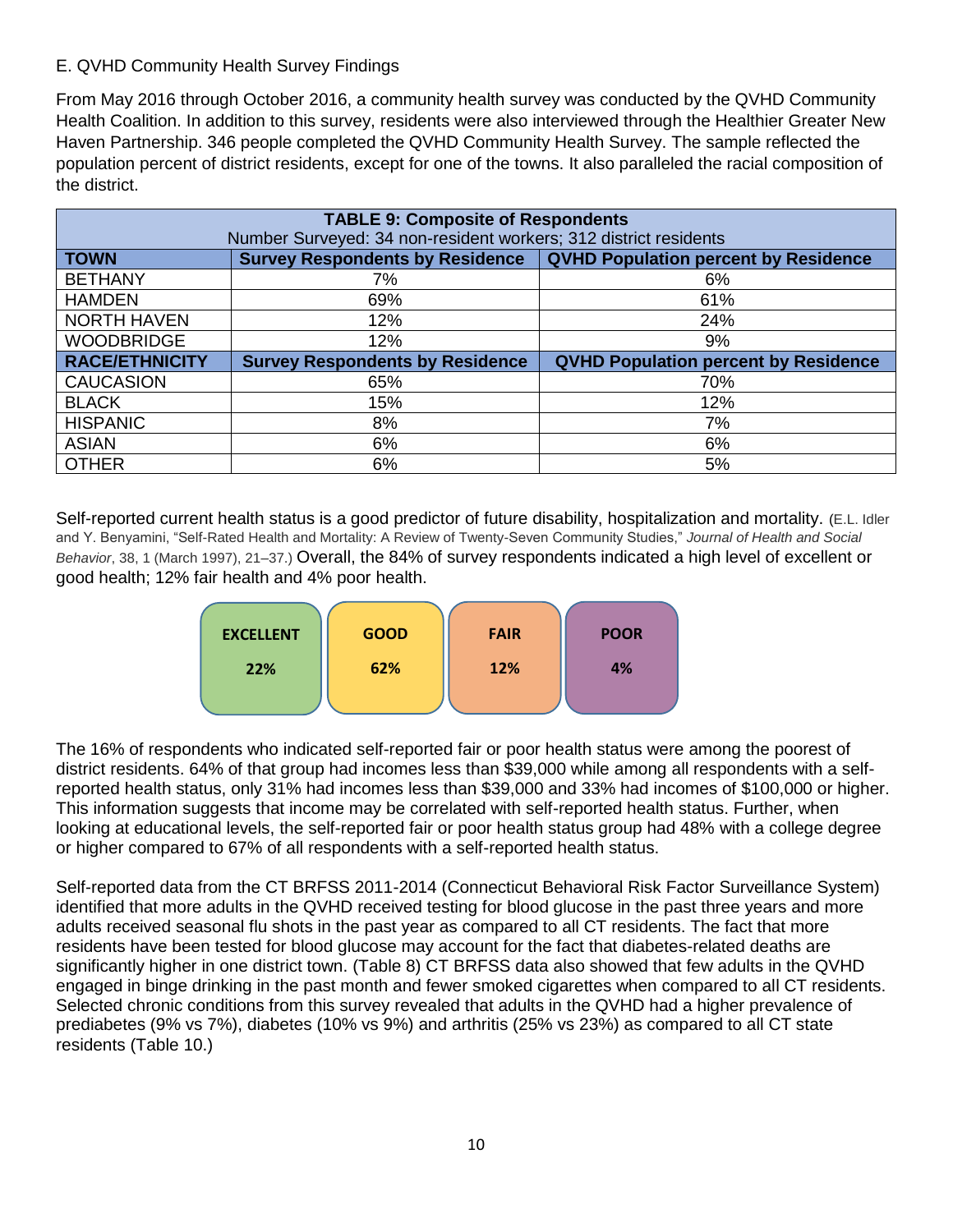

The 2016 State of CT Wellbeing Survey administered by DataHaven (Groupings as applicable based on "Five Connecticuts") revealed that district residents had been told by a doctor or health professional that they had high blood pressure/hypertension, high cholesterol, heat disease/heart attack, asthma and/or stroke. The percentages of occurrence were in line with the State of CT and the surrounding greater New Haven area. There was one exception to the selected medical conditions and that was for diabetes, with Hamden being higher than the state, the surrounding New Haven towns and the other district towns. (Table 11)

| Table 11: Have you ever been told by doctor or health professional that you have |     |            |               |                                                   |                               |
|----------------------------------------------------------------------------------|-----|------------|---------------|---------------------------------------------------|-------------------------------|
| <b>Response = Yes</b>                                                            | CT  | <b>GNH</b> | <b>Hamden</b> | Bethany,<br><b>North Haven</b><br><b>Grouping</b> | Woodbridge<br><b>Grouping</b> |
| High Blood pressure/Hypertension                                                 | 28% | 27%        | 27%           | 25%                                               | 20%                           |
| <b>High Cholesterol</b>                                                          | 23% | 23%        | 22%           | 23%                                               | 19%                           |
| <b>Diabetes</b>                                                                  | 9%  | 9%         | 13%           | 7%                                                | 4%                            |
| <b>Heart Attack/Heart Disease</b>                                                | 5%  | 6%         | 5%            | 5%                                                | 3%                            |
| Asthma                                                                           | 13% | 13%        | 6%            | 12%                                               | 8%                            |
| Stroke                                                                           | 2%  | 3%         | 3%            | 2%                                                | 2%                            |

Source: 2016 State of CT Wellbeing Survey, DataHaven; Grouping as applicable based on "Five Connecticuts" The "Five Connecticuts are groupings of the 169 towns in CT based on income, poverty and population density. The "Five Connecticuts" designations were created using 2010 Census Data by Don Levy, Director of the Siena College Research Institute.

Data from the survey demonstrated that the top family health issues facing respondents were similar regardless of how they identified their personal health.

| <b>TABLE 12: TOP FAMILY HEALTH ISSUES</b> |                            |  |  |
|-------------------------------------------|----------------------------|--|--|
| Self-identified fair or poor health       | All respondents            |  |  |
| $(N=53)$                                  | $(N=320)$                  |  |  |
| <b>Diabetes</b>                           | Weight management          |  |  |
| <b>High Blood Pressure</b>                | <b>High blood pressure</b> |  |  |
| Weight management                         | <b>Diabetes</b>            |  |  |
| Arthritis                                 | <b>Arthritis</b>           |  |  |
| Falls/fear of falling                     | Cancer                     |  |  |
| Joint/back pain, limited mobility         | Heart disease/stroke       |  |  |
| Source: QVHD Community Health Survey 2016 |                            |  |  |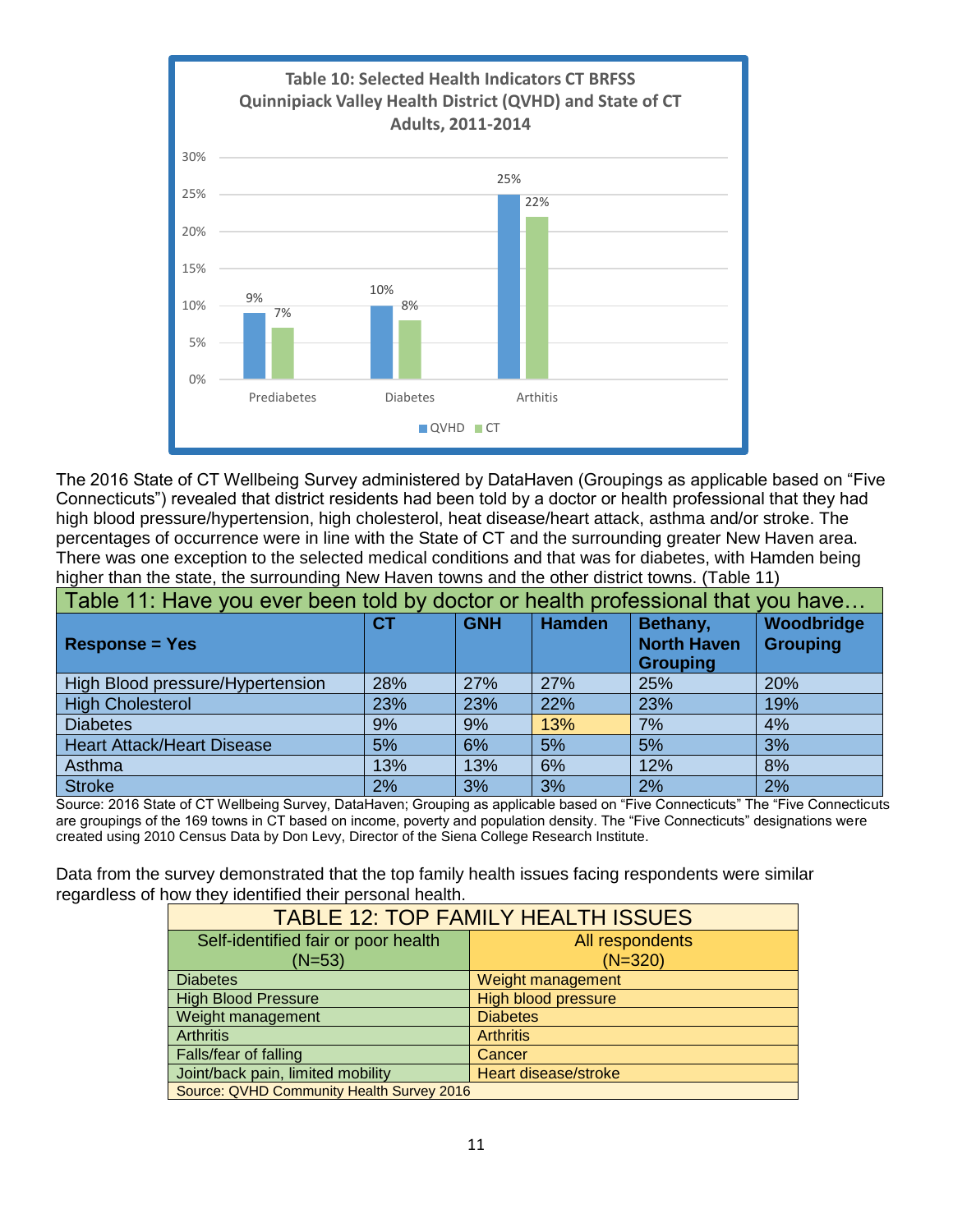The top community health needs were also similar by both groups.

| <b>TABLE 13: TOP COMMUNITY HEALTH NEEDS</b>    |                               |  |  |
|------------------------------------------------|-------------------------------|--|--|
| Self-identified fair or poor health            | All respondents               |  |  |
| $(N=53)$                                       | $(N=344)$                     |  |  |
| Accessible health care                         | Accessible health care        |  |  |
| <b>Better transportation</b>                   | <b>Mental health services</b> |  |  |
| <b>Mental health services</b>                  | Safe places to work and play  |  |  |
| Substance abuse resources                      | Job opportunities             |  |  |
| Substance abuse resources<br>Job opportunities |                               |  |  |
| Source: QVHD Community Health Survey 2016      |                               |  |  |

#### F. Community Conversation

Once the top health needs were identified through the completion of the QVHD Community Health Survey and from the Healthier Greater New Haven Partnership survey, the QVHD Community Health Coalition held a Community Conversation to present the results. All members of the coalition were invited as well as members of the general public and other town departments. Facebook, Twitter, local newspapers and the QVHD website were used to extend the invitation. Data from the surveys were presented. Attendees broke down into three groups to discuss 1) accessible health care, 2) safe places to work and play, and 3) mental health services. Themes and trends that were recurrent across the three discussion groups include:

- lack of awareness
- lack of health providers
- high insurance costs and co-pays
- funding and staffing needs for additional programs and services
- affordable afterschool programs

On a whole, the attendees accepted and discussed community health to include various dimensions including illness, wellbeing and the prevention of disease. A healthy community was defined as one that has individual recognition, is affordable; has safe and secure places to play, work and live; offers good access to health care and preventive services; and has recreation resources.

#### G. Key Informants Summary: Needs and Barriers

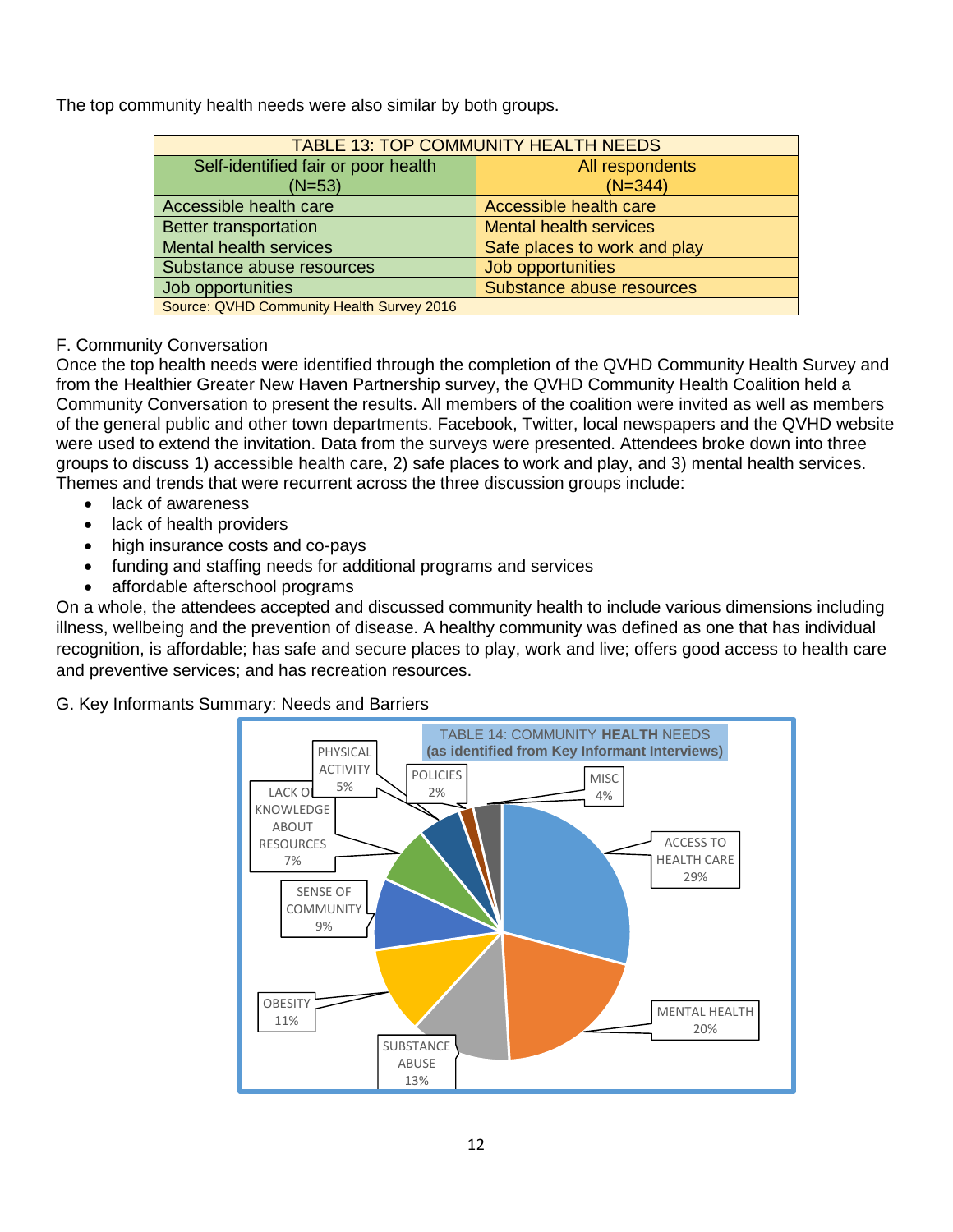Seventeen key informants were interviewed. They were asked to identify health needs of the community as well as barriers to meeting these needs. Their input was also sought to develop a list of assets for the community. Table 14 identifies the community health needs identified by the key informants. (Rankings were based on the number of times a need was identified during key informant interviews.) What the key informants identified as needs of the community were in line with the findings from the QVHD Community Health Survey.

| <b>TABLE 15: DETAIL ABOUT RANKINGS</b><br>(Source: QVHD Key Informant Interviews, Fall 2016)                                                                  |                                                                                                                                                                                                                                                                                                                                                                                                                                                                 |  |  |  |
|---------------------------------------------------------------------------------------------------------------------------------------------------------------|-----------------------------------------------------------------------------------------------------------------------------------------------------------------------------------------------------------------------------------------------------------------------------------------------------------------------------------------------------------------------------------------------------------------------------------------------------------------|--|--|--|
| <b>RANKING CATEGORY</b><br>(by frequency cited)                                                                                                               | <b>DETAIL</b>                                                                                                                                                                                                                                                                                                                                                                                                                                                   |  |  |  |
| #1 ACCESS TO HEALTH CARE                                                                                                                                      | Affordable health insurance-high co-pays and deductibles; lack of time; convenient<br>care-location, appointment wait time, transportation, navigating the system                                                                                                                                                                                                                                                                                               |  |  |  |
| #2 MENTAL HEALTH                                                                                                                                              | Addiction; developmental disabilities; youth with mental illness; early screening;<br>depression; violence-domestic and community crime; stigma; services, especially for<br>kids.                                                                                                                                                                                                                                                                              |  |  |  |
| #3 SUBSTANCE ABUSE                                                                                                                                            | Awareness programs; stigma; alcohol use; opioids-newly addicted vs long term users,<br>balance availability of NARCAN with prevention, prevention information/intervention;<br>parental support; tougher judicial system.                                                                                                                                                                                                                                       |  |  |  |
| #4 OBESITY                                                                                                                                                    | Access to fruits and vegetables; poor food choices due to price/knowledge/availability;<br>childhood BMI                                                                                                                                                                                                                                                                                                                                                        |  |  |  |
| #5 SENSE OF COMMUNITY                                                                                                                                         | Safety; crime; increasing wildlife; efforts to make health a community concern and<br>having more health fairs; broaden participation in activities; community connections;<br>elderly isolation; help one another; after school programs for parents and children;<br>coordination between elementary school and secondary schools; partnerships; lack<br>knowledge about offerings; transportation; busy people.                                              |  |  |  |
| #6 LACK OF KNOWLEDGE<br>ABOUT AVAILABLE RESOURCES                                                                                                             | Better promotion/notice, especially for newcomers; people are busy; avoid preventive<br>care-fear of results; emerging condition information.                                                                                                                                                                                                                                                                                                                   |  |  |  |
| #7 PHYSICAL ACTIVITY (ranked<br>equally with Type 2 Diabetes, More<br>funding, poverty, aging population,<br>air quality, safe alternative<br>transportation) | Physical activity/diabetes: Low cost after school programs; active classrooms;<br>convenient, safe, walkable outdoor play space; restrictive program times; limited<br>options available; extended use of school facilities.<br>Aging population: isolation in home, dementia/memory loss; transportation; outlive<br>assets.<br>Air quality: smoking<br>Safe alternative transportation: lack of sidewalks and bike lanes; speeding and traffic<br>congestion. |  |  |  |
| #8 MISCELLANEOUS                                                                                                                                              | These topics were ranked equally: hunger-food access, knowledge, in school<br>breakfast; stress; lack of focus on health and wellness; dental care; discrimination;<br>housing.                                                                                                                                                                                                                                                                                 |  |  |  |
| #9 POLICIES                                                                                                                                                   | Promote health and wellness; encourage behavioral change.                                                                                                                                                                                                                                                                                                                                                                                                       |  |  |  |

Further explanation of each category is described in Table 15.

The key informants also identified barriers to addressing the identified community health needs.

| TABLE 16: BARRIERS TO ADDRESSING COMMUNITY HEALTH NEEDS |                                                                                                                                                                                                                                                                       |  |  |
|---------------------------------------------------------|-----------------------------------------------------------------------------------------------------------------------------------------------------------------------------------------------------------------------------------------------------------------------|--|--|
|                                                         | As identified by the QVHD Key Informant Surveys, Fall 2016                                                                                                                                                                                                            |  |  |
| <b>BARRIER</b>                                          | <b>DETAIL</b>                                                                                                                                                                                                                                                         |  |  |
| <b>HEALTH CARE SYSTEM</b>                               | Long wait times; health not a priority; transportation; inconvenient appointments for<br>working people; overuse of ED due to convenience; cost of health insurance (self-<br>employed, provider restrictions, high co-pays/deductibles, cost of ED for health care.) |  |  |
| <b>MENTAL HEALTH</b>                                    | Stigma-substance abuse and mental illness; lack of enough service providers; lack of early<br>screening/recognition; performance-related stress; substance abuse-denial, delayed<br>treatment entry.                                                                  |  |  |
| <b>ISSUES OF AGING</b>                                  | Isolation in private homes; transportation; outliving assets.                                                                                                                                                                                                         |  |  |
| <b>COMMUNITY INVOLVEMENT</b>                            | Lack of time; individual financial barriers to participation; lack of funding for needed<br>programs; lack of awareness/notice of town activities; no town/neighborhood community                                                                                     |  |  |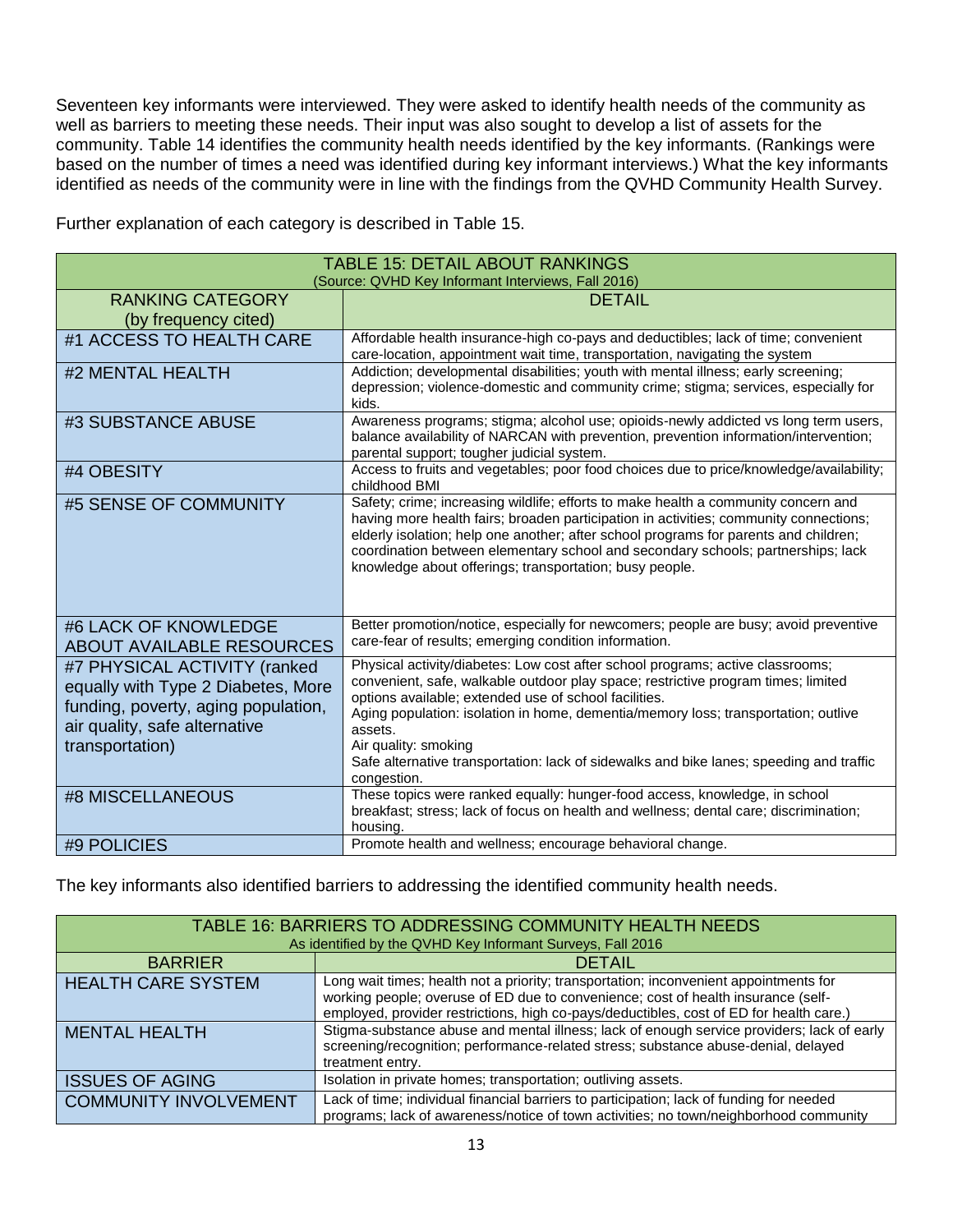|                   | centers; no sense of community; low participation rate in community events; timing of<br>programs/number of sessions.                                                                                                                                                                                                        |
|-------------------|------------------------------------------------------------------------------------------------------------------------------------------------------------------------------------------------------------------------------------------------------------------------------------------------------------------------------|
| <b>EDUCATION</b>  | Unrecognized value of attendance; minimal in class and after school physical activity                                                                                                                                                                                                                                        |
| POVERTY/INCOME    | Access to food; transportation; health care; distraction from day to day needs; worker belief<br>only poverty impacts access and understanding; no recognition that everyone can't afford;<br>unemployment; available assistance; school expenses for extras; lack of paying jobs for<br>youth; general economic conditions. |
| PHYSICAL ACTIVITY | Lack of affordable after school programs; lack of safe accessible outdoor play space; no<br>sidewalks or bike lanes; high cost of youth sports programs.                                                                                                                                                                     |
| <b>FOOD</b>       | Affordability; lack of knowledge; availability of inexpensive, nutrient-poor foods; difficult<br>access for Woodbridge, Bethany and lower Hamden.                                                                                                                                                                            |
| <b>HOUSING</b>    | Not affordable; poorly maintained affordable rental properties; lack of assisted housing.                                                                                                                                                                                                                                    |

After analyzing data and information from the Community Health Survey, the Healthier Greater New Haven Partnership, the Key Informant interviews and the Community Conversation, a listing of personal health concerns, community health concerns and community health needs was generated. Participants in the survey identified the needs of the community as priority areas verses their own personal health needs. This was evident by cross-tabulating community health needs verses personal health concerns. This demonstrated a vison for the community as a whole, rather than a personal health plan. Overall, the findings of the top community health needs were similar from each data source and in line with the state of CT.

| <b>TABLE 17: QVHD PERSONAL AND COMMUNITY HEALTH PRIORITIES</b> |                                                              |                                                              |                                                                 |  |
|----------------------------------------------------------------|--------------------------------------------------------------|--------------------------------------------------------------|-----------------------------------------------------------------|--|
| <b>PERSONAL HEALTH</b><br><b>CONCERNS</b>                      | <b>COMMUNITY HEALTH</b><br><b>CONCERNS</b>                   | <b>COMMUNITY HEALTH</b><br><b>NEEDS</b>                      | <b>KEY INFORMANT</b><br><b>COMMUNITY HEALTH</b><br><b>NEEDS</b> |  |
| <b>High Blood Pressure</b>                                     | <b>Elderly Services</b>                                      | <b>Accessible Health Care</b>                                | <b>Accessible Health Care</b>                                   |  |
| <b>Weight Management</b>                                       | Substance Abuse                                              | Safe places to work and<br>play                              | <b>Mental Health</b>                                            |  |
| <b>Diabetes</b>                                                | <b>Mental Health</b>                                         | <b>Mental Health Services</b>                                | Substance abuse                                                 |  |
| <b>Arthritis</b>                                               | <b>Physical Inactivity</b>                                   | Job opportunities                                            | <b>Obesity</b>                                                  |  |
| Source:<br><b>QVHD Community Health Survey</b><br>Sept. 2016   | Source:<br><b>QVHD Community Health Survey</b><br>Sept. 2016 | Source:<br><b>QVHD Community Health Survey</b><br>Sept. 2016 | Source:<br><b>QVHD Key Informant Interviews</b><br>Sept. 2016   |  |

#### H. Assets

There are many assets within the QVHD that can be utilized to address priority areas. Assets were identified by Coalition members as well as by Key Informants. As noted in the barriers, lack of awareness about resources is an area that needs to be addressed through strategies for the priority areas. (Appendix C)

#### **III: PRIORTIES**

#### A. Establishing Priorities

The top 10 areas of concern were put forth at a meeting of the QVHD Community Health Coalition. Members were asked to vote on the top three areas to address in the Community Health Improvement Plan (CHIP.)

| <b>TABLE 18: TOP 10 AREAS (RANDOM, NOT IN ORDER OF OCCURRENCE)</b> |                           |  |  |  |
|--------------------------------------------------------------------|---------------------------|--|--|--|
| <b>ACCESS TO HEALTH CARE</b>                                       | AWARENESS ABOUT RESOURCES |  |  |  |
| <b>MENTAL HEALTH</b>                                               | <b>PHYSICAL ACTIVITY</b>  |  |  |  |
| <b>SUBSTANCE ABUSE</b>                                             | <b>TYPE 2 DIABETES</b>    |  |  |  |
| <b>OBESITY</b>                                                     | <b>FUNDING</b>            |  |  |  |
| <b>SENSE OF COMMUNITY</b>                                          | <b>POVERTY</b>            |  |  |  |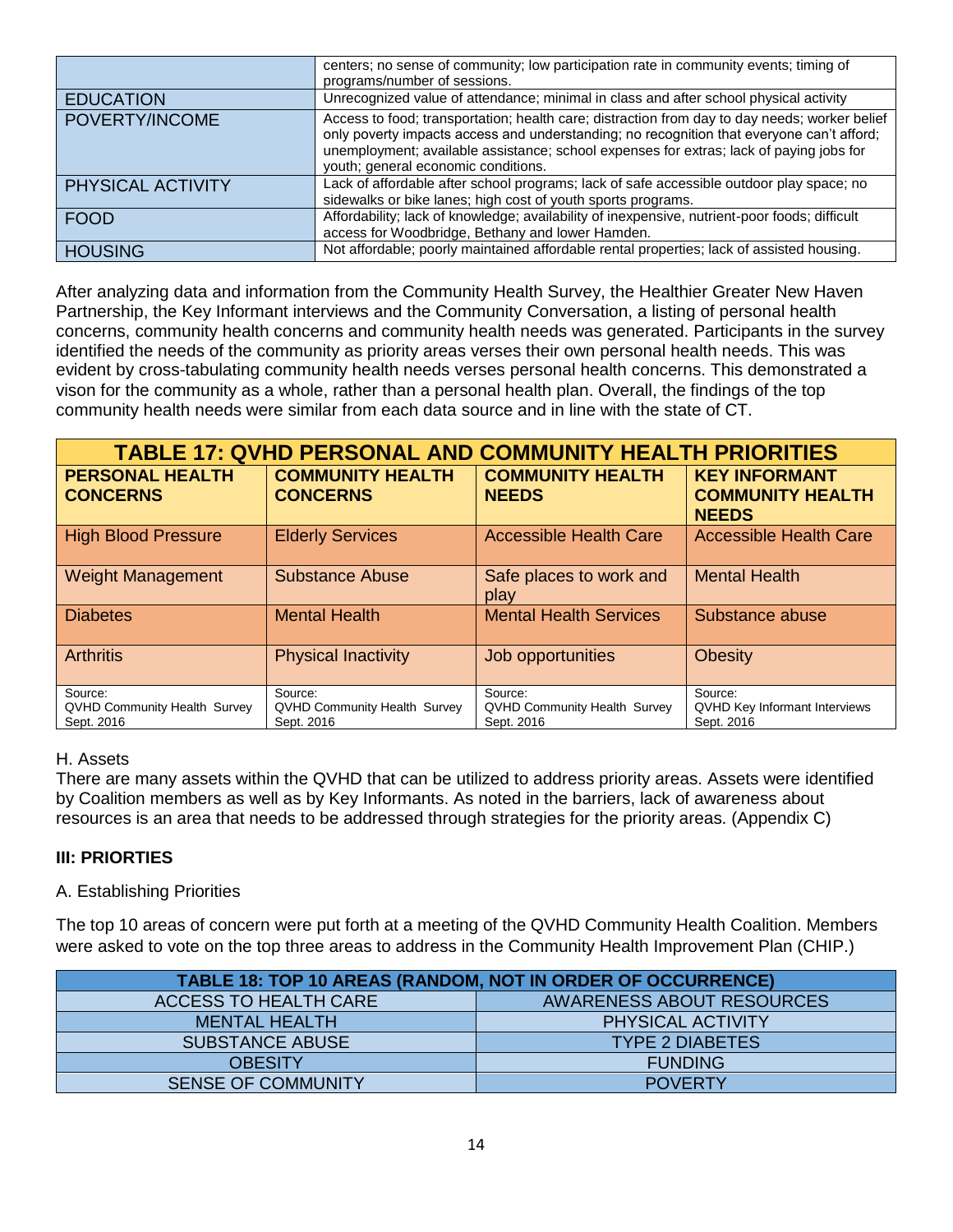From this list, the QVHD Community Health Coalition members put forth three priority areas: Access to health care; mental health including opioid use, and preventable chronic disease (grouping obesity, Type 2 diabetes and physical activity together.)

- B. Priority Areas
- 1. Access to Health Care

Access to health care was identified as a priority community health need by both survey respondents and key informants, even though 97% of survey respondents indicated that they had health insurance. Further investigation into this issue revealed that access to health care did not mean lack of insurance but rather addressed other factors. Table 19 illustrates these factors.

| <b>TABLE 19: ACCESS TO MEDICAL CARE</b><br>If you did not get care or postponed care during the past 12 months, the reasons included |     |                                              |               |                                                   |                               |
|--------------------------------------------------------------------------------------------------------------------------------------|-----|----------------------------------------------|---------------|---------------------------------------------------|-------------------------------|
| <b>Response = Yes</b>                                                                                                                | СT  | <b>Greater</b><br><b>New</b><br><b>Haven</b> | <b>Hamden</b> | Bethany,<br><b>North Haven</b><br><b>Grouping</b> | Woodbridge<br><b>Grouping</b> |
| Doctor or hospital wouldn't accept your<br>health insurance                                                                          | 16% | 18%                                          | 12%           | 14%                                               | 15%                           |
| Health plan wouldn't pay for treatment                                                                                               | 28% | 26%                                          | 25%           | 27%                                               | 27%                           |
| Couldn't get an appointment soon<br>enough                                                                                           | 25% | 28%                                          | 28%           | 20%                                               | 24%                           |
| Couldn't get there when the doctor's<br>office or clinic was open                                                                    | 26% | 24%                                          | 22%           | 25%                                               | 22%                           |

Source: 2016 State of CT Wellbeing Survey, DataHaven; Groupings as applicable based on "Five Connecticuts" The "Five Connecticuts are groupings of the 169 towns in CT based on income, poverty and population density. The "Five Connecticuts" designations were created using 2010 Census Data by Don Levy, Director of the Siena College Research Institute.

The Key Informant interviews revealed additional information about this priority area. Specifically key informants addressed transportation issues, lack of convenient care, lack of knowledge about how to use the system, inappropriate use of Emergency Departments and high deductibles and co-pays. It was also suggested that people may also be fearful of the outcome of a visit and therefore postpone early intervention. The QVHD Community Health Assessment survey also asked about where people get their health information. The majority stated from their health care provider or other health professional, which can be a problem if people are not accessing health care. The second highest ranking for health information is from the internet. This can be problematic if people do not know how to identify reliable and credible sources of information.

#### 2. Mental Health

Mental health issues, especially opioid use, are national and statewide concerns. For the QVHD, these issues are also of concern and were identified in all the data sources. The challenge for the QVHD Community Health Coalition was to define what mental health means. Overall there was consensus that it included stress, anxiety and depression as well as substance, particularly opioids, abuse and alcohol use. Early screening and intervention was also categorized as mental health issues.

#### 3. Chronic Preventable Disease

Morbidity data illustrated that heart disease was the number one cause of death across the district and diabetes-related deaths were in the top 5 causes of death. Obesity, Type 2 diabetes and physical activity all impact these leading causes of death and have actionable interventions that can prevent these diseases. These three, obesity, Type 2 diabetes and physical activity were grouped together as chronic preventable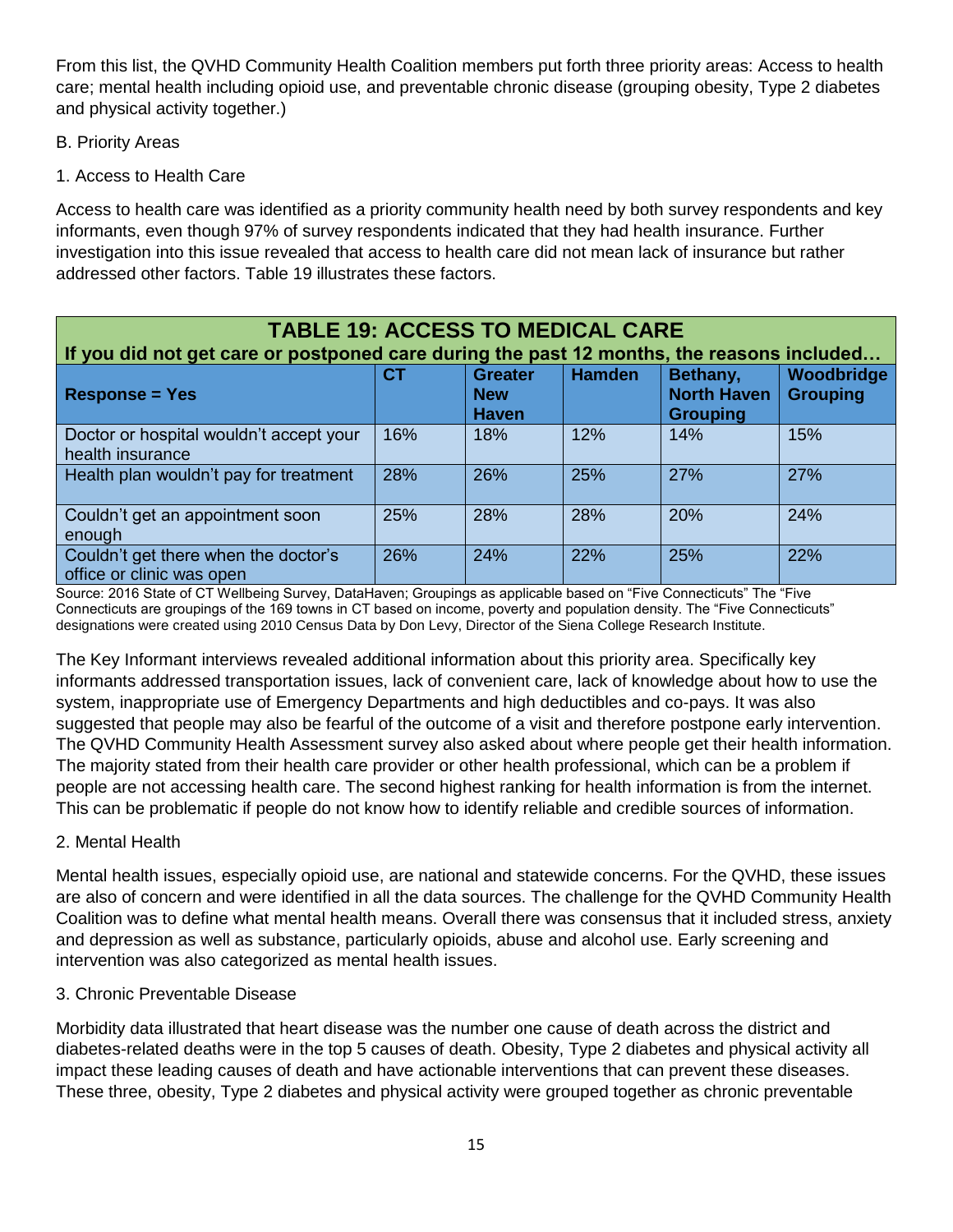disease due to the interaction and relationship between the three factors. This would also address issues of food choice and access.

#### IV. Key Themes and Conclusion

A large quantity of data was analyzed for the CHA. Key themes and priorities were determined by data analysis as well as issues identified through the QVHD Community Health Coalition. Through a review of secondary data about the QVHD, results from the QVHD Community Health Assessment, the Healthier Greater New Haven Partnership and Key Informants and community input through a community conversation, this assessment report provides an overview of the people of the district, the social determinants, and the health conditions and behaviors that are present. It also presents perceptions on the needs, barriers and assets within the community. Several concepts emerged from examining this data.

- There is variation within the QVHD on many determinants including population size, median income, educational level, privately-owned dwellings (vs rented properties), and physical topography (urban vs rural.) However, despite these differences, the needs identified through each method of evaluation were in line with each other and with the state. All of the communities have assets to support health improvement. There are also regional assets serving the district towns. However, access to and/or knowledge of these assets may not be known. Several key informants as well as participants in the community conversation and QVHD Health Coalition noted that many assets are underutilized.
- Mental health and substance abuse emerged as important community issues, although consensus on the definition of this issue was hard to define. This issue is forefront in the community due to the epidemic of heroin overdoses. When evaluating how to formulate the priority focus area for mental health and substance abuse, many factors evolved and included stigma, lack of providers who treat mental illness/substance abuse, lack of rehabilitation services, education, and early screening/intervention.
- In alignment with the country and the state, issues around physical activity, healthy eating and obesity are issues for the residents of the district. These specifically impact chronic preventable disease and two of the top leading causes of mortality for the district: heart disease and diabetes. In general, there are grocery stores, parks and recreational facilities available to district residents, however concerns were related to the accessibility and affordability of these outlets.
- There are numerous assets available to community but they are often unknown or underutilized. In some instances, the cost of these programs makes them inaccessible. They may also be inaccessible to residents without cars. Consensus among those participating in the assessment was the need to promote information about the assets available to residents.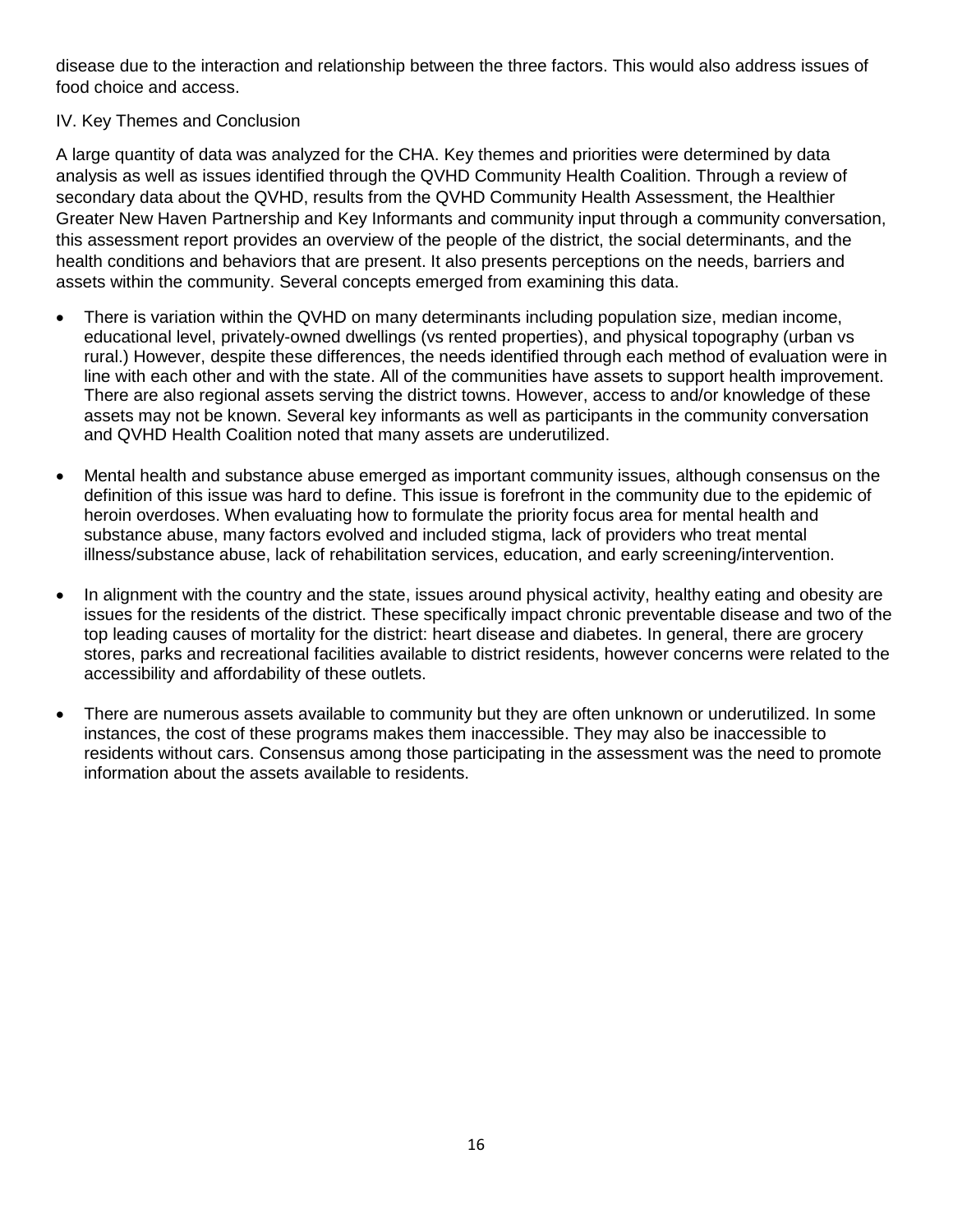#### **PART 2: The Community Health Improvement Plan (CHIP)**

#### I. Introduction

The Community Health Coalition's Community Health Improvement Plan (CHIP) utilizes the information gained through the Community Health Assessment (CHA) to develop strategies for addressing the priorities identified through the CHA. The goal is to improve community health. The CHIP is unique to the needs and resources of the QVHD towns and partners. The CHIP provides guidance to QVHD, it's partners, and stakeholders for improving community health within the towns of Bethany, Hamden, North Haven, and Woodbridge, CT. The CHIP reflects the results of a collaborative planning process that includes involvement by community partners.

#### II. The Process

The Community Health Coalition (Appendix A), comprised of community representatives, began the work of developing the CHIP through its participation in the CHA with the understanding that there would be a link between assessing the health and needs of the community (the CHA) and the development of a CHIP. The purpose of the CHIP is to develop strategies to address the priority areas identified by the CHA and determine ways to put these strategies into action, as well as devising a plan for monitoring progress toward accomplishment of the objectives.

QVHD used a modified Mobilizing for Action through Planning and Partnerships (MAPP) process throughout the development of the CHA and CHIP. It was also guided by the Association for Community Health Improvement (ACHI) "Six Step Community Health Assessment Process" through participation on the Healthier Greater New Haven Partnership. Community members were solicited in March and April of 2016, with the first meeting of the QVHD Community Health Coalition occurring in May 2016. At that time, the Community Health Coalition developed a vision and mission, and the Assessment tool was initiated. Over the course of the subsequent months, data was collected and analyzed from both the assessment and key informant interviews. Coalition members were kept informed and input solicited via email communications as the process proceeded.

In November 2016, the group convened to review the data and establish priority health areas and goals for the CHIP and in February 2017, the CHA was adopted by consensus vote. In October 2018, the Community Health Coalition reviewed and finalized the objectives for the CHIP and coalition work groups recommended strategies to be included for each priority area. The recommended strategies were distributed to all coalition members for feedback, editing and suggested revisions/additions. The submitted suggestions were reviewed by the Accreditation Coordinator and incorporated into the development of the final CHIP strategies presented below and was then distributed to the coalition for their acceptance.

#### III. State and National Priorities

Both State and National priorities were also considered when identifying priority areas for the CHIP. National priorities were reviewed from the Office of Disease Prevention and Health Promotion's Healthy People 2020. Healthy People 2020 outlines 10-year national objectives for improving the health of all Americans. Access to Health Services, Mental Health, Substance Abuse and Diabetes are all topics included in Healthy People 2020. The State of Connecticut Department of Public Health developed a State Health Improvement Plan titled Healthy Connecticut 2020, which also included Access to Health Services, Mental Health and Mental Health Disorders, Substance Abuse and Diabetes as focus areas in the State Health Improvement Plan. The Community Health Coalition's CHIP aligns with the Connecticut State Health Improvement Plan and the national Healthy People 2020 objectives in identifying the following areas as priorities: Access to Health Care, Mental Health (Substance Use) and Chronic Disease Prevention (Diabetes).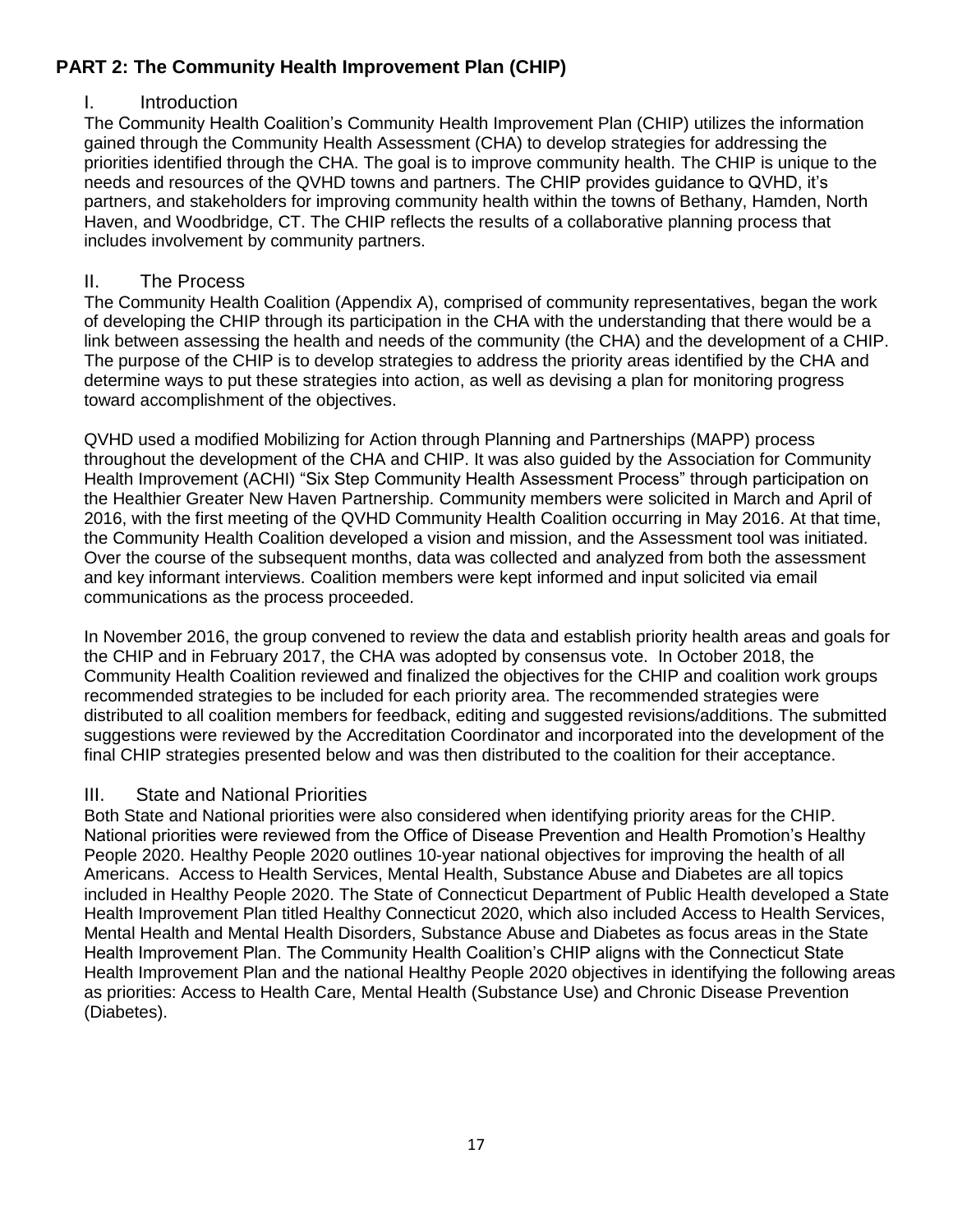## **MISSION**

**Work collaboratively with the community to improve health and the quality of life in QVHD.**

### **VISION**

**A place where all people can be healthy.** 

#### **COMMUNITY HEALTH ASSESSMENT (CHA)**



Once the health priorities were selected, the Community Health Coalition began the process of developing the CHIP. The illustration below illustrates the timeline.

#### **COMMUNTIY HEALTH IMPROVEMENT PLAN (CHIP)**



IV. Top Priority Areas

Below are the three top priority areas which emerged from the CHA data.

#### **Priority Area 1:** Access to Health Care

**Goal:** Improve access to integrated health services.

| Objective<br><b>Strategy</b>                                                                                                                                                                                                                                                                                                                                                                                                                                                               | <b>Action Steps</b>                                                                                                                                                                                                                           | <b>Indicators</b>                                                                                                                                                                                                                                                                               |
|--------------------------------------------------------------------------------------------------------------------------------------------------------------------------------------------------------------------------------------------------------------------------------------------------------------------------------------------------------------------------------------------------------------------------------------------------------------------------------------------|-----------------------------------------------------------------------------------------------------------------------------------------------------------------------------------------------------------------------------------------------|-------------------------------------------------------------------------------------------------------------------------------------------------------------------------------------------------------------------------------------------------------------------------------------------------|
| Increase by 10% the<br>Assess availability<br>$\bullet$<br>$\bullet$<br>proportion of persons who<br>of physical and<br>obtain timely medical care,<br>psychological<br>mental health services, dental<br>health care<br>care, or prescription<br>services to the<br>medicines, and use emergency<br>community.<br>department for emergency<br>visits within 3 years.<br>Identify trends and<br>$\bullet$<br>barriers to<br>utilization of<br>physical and<br>psychological<br>health care | Establish a<br>$\bullet$<br>subcommittee to<br>work towards the<br>goal, objectives<br>and strategies for<br>Priority Area 1:<br>Access to Health<br>Care.<br>Obtain baseline #'s<br>for: ED visits for<br>non-emergency<br>visits, postponed | Priority Area 1: Access to<br>$\bullet$<br>Health Care subcommittee<br>member list and meeting<br>dates.<br>#'s for: ED visits for non-<br>$\bullet$<br>emergency visits, postponed<br>medical care and mental<br>health care, postponed<br>dental care and postponed<br>prescription medicine. |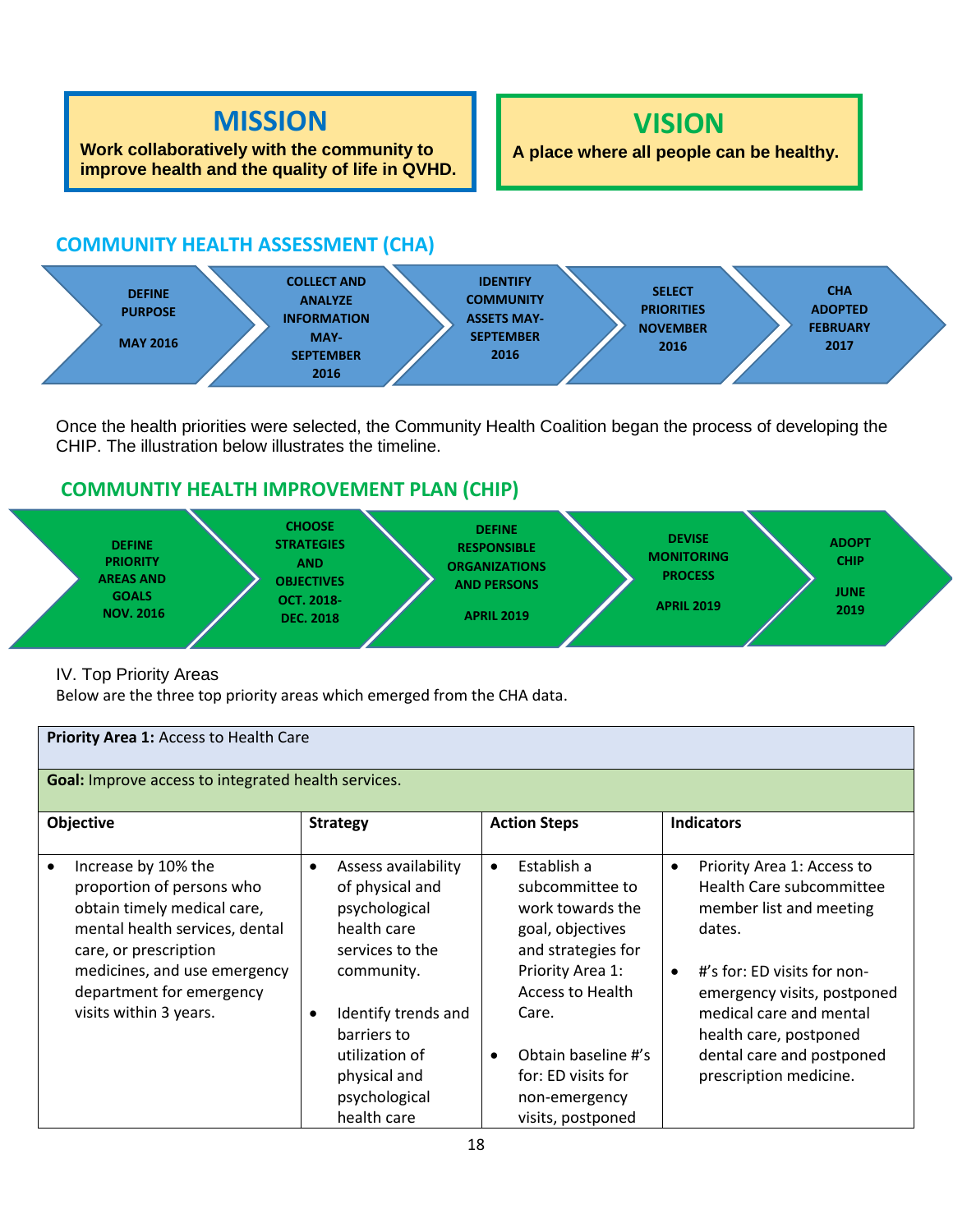| Objective                                                                                                                                                                                                                          | <b>Strategy</b>                                                                                                                                                   | <b>Action Steps</b>                                                                                                                                                                               | <b>Indicators</b>                                                                                                                                                                                                                  |  |
|------------------------------------------------------------------------------------------------------------------------------------------------------------------------------------------------------------------------------------|-------------------------------------------------------------------------------------------------------------------------------------------------------------------|---------------------------------------------------------------------------------------------------------------------------------------------------------------------------------------------------|------------------------------------------------------------------------------------------------------------------------------------------------------------------------------------------------------------------------------------|--|
|                                                                                                                                                                                                                                    | services for district<br>residents.                                                                                                                               | medical care and<br>mental health care,<br>postponed dental<br>care and<br>postponed<br>prescription<br>medicine.<br>Identify and assess                                                          | List of physical and<br>$\bullet$<br>psychological health care<br>services in the community.<br>List of barriers to utilization<br>$\bullet$<br>of physical and psychological<br>health care services.                             |  |
|                                                                                                                                                                                                                                    |                                                                                                                                                                   | physical and<br>psychological<br>health care<br>services in the<br>community.                                                                                                                     |                                                                                                                                                                                                                                    |  |
|                                                                                                                                                                                                                                    |                                                                                                                                                                   | Compile a list of<br>$\bullet$<br>barriers that<br>residents report as<br>reasons for not<br>obtaining physical<br>and psychological<br>health care<br>services.                                  |                                                                                                                                                                                                                                    |  |
| Increase by 10% the<br>$\bullet$<br>proportion of persons who are<br>aware of the availability,<br>schedules and costs of<br>community assistance and<br>activities for people over 65<br>years of age and over within 3<br>years. | Collaborate to<br>$\bullet$<br>identify and<br>promote access to<br>a resource file of<br>low-cost<br>preventive<br>programs and<br>services within the           | Identify or compile<br>$\bullet$<br>a resource file of<br>low-cost<br>preventive<br>programs and<br>services.<br>Identify or compile                                                              | Completed resource file of<br>$\bullet$<br>low-cost preventive<br>programs and service.<br># of agencies, town partners<br>and individuals the list was<br>shared with.                                                            |  |
|                                                                                                                                                                                                                                    | region.<br>Develop a shared<br>$\bullet$<br>data system for<br>transportation<br>resources and<br>routes for<br>affordable leisure<br>and health care             | a list of<br>transportation<br>resources and<br>routes for<br>affordable leisure<br>and health care<br>activities.                                                                                | Completed data system for<br>$\bullet$<br>transportation resources and<br>routes for affordable leisure<br>and health care activities.<br># of agencies and partners<br>$\bullet$<br>the completed data system<br>was shared with. |  |
| Increase by 5% provider<br>$\bullet$<br>awareness and roles of<br>community assistance and<br>activity programs and personal<br>health tracking technology for<br>personal compliance within 3<br>years.                           | activities.<br>Collaborate to<br>$\bullet$<br>identify and<br>promote personal<br>health tracking<br>technology for<br>personal<br>compliance among<br>providers. | Identify or compile<br>$\bullet$<br>a list of free or low-<br>cost personal<br>health tracking<br>technology for<br>personal<br>compliance.<br>Obtain a list of<br>$\bullet$<br>medical providers | List of free or low-cost<br>$\bullet$<br>personal health tracking<br>technology for personal<br>compliance<br># of medical providers that<br>list was shared with.                                                                 |  |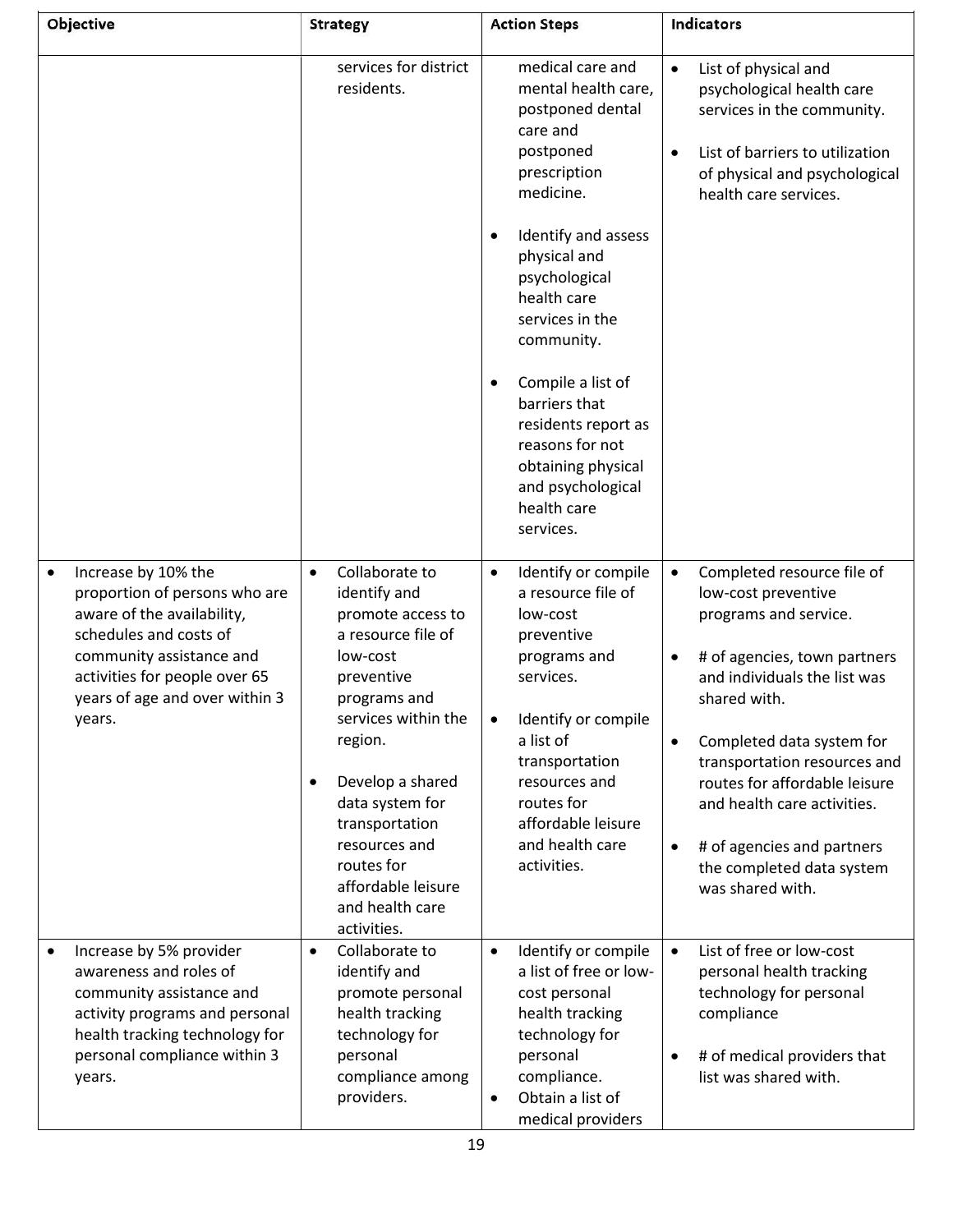| Objective | <b>Strategy</b> | <b>Action Steps</b>                                      | Indicators                                                                               |
|-----------|-----------------|----------------------------------------------------------|------------------------------------------------------------------------------------------|
|           |                 | (primary care) in<br>the district to<br>share list with. | # of medical providers who<br>responded that they would<br>share the list with patients. |

**Priority Area 2:** Mental Health (Substance Use)

**Goal 1:** Improve mental health through prevention and by promoting access to appropriate, quality mental health services.

| Objective                                                                                                                                                                                                                                        | <b>Strategy</b>                                                                                                                                                                                 | <b>Action Steps</b>                                                                                                                                                                                                                                                                                                                                                                                                                                                                                                                                                                                   | <b>Indicators</b>                                                                                                                                                                                                                                                                                                                                                                                                                                                                        |
|--------------------------------------------------------------------------------------------------------------------------------------------------------------------------------------------------------------------------------------------------|-------------------------------------------------------------------------------------------------------------------------------------------------------------------------------------------------|-------------------------------------------------------------------------------------------------------------------------------------------------------------------------------------------------------------------------------------------------------------------------------------------------------------------------------------------------------------------------------------------------------------------------------------------------------------------------------------------------------------------------------------------------------------------------------------------------------|------------------------------------------------------------------------------------------------------------------------------------------------------------------------------------------------------------------------------------------------------------------------------------------------------------------------------------------------------------------------------------------------------------------------------------------------------------------------------------------|
| Increase by 10% the<br>proportion of primary care and<br>obstetrician offices where<br>children and adults are<br>routinely screened for<br>depression and stress and<br>explore other appropriate<br>screening opportunities within<br>3 years. | Advocate for<br>$\bullet$<br>routine use of<br>validated<br>instruments for<br>depression, anxiety<br>and substance use<br>screenings into<br>pediatric and<br>primary care<br>patient profile. | Establish a<br>$\bullet$<br>subcommittee to<br>work towards the<br>goals, objectives<br>and strategies for<br>Priority Area 2:<br><b>Mental Health</b><br>(Substance Use).<br>Establish a baseline<br>$\bullet$<br>for proportion of<br>primary care and<br>obstetrician office<br>routinely screening<br>children and adults<br>for depression and<br>stress.<br>Identify current<br>$\bullet$<br>validated<br>instruments for<br>depression, anxiety<br>and substance use<br>screenings that are<br>used for pediatric<br>and primary care.<br>Encourage routine<br>$\bullet$<br>use of screenings. | Priority Area 2: Mental<br>$\bullet$<br>Health (Substance Use)<br>subcommittee member list<br>and meeting dates.<br>Baseline # for proportion of<br>$\bullet$<br>primary care and obstetrician<br>office routinely screening<br>children and adults for<br>depression and stress.<br># of current validated<br>$\bullet$<br>instruments for depression,<br>anxiety and substance use<br>screenings<br># of providers contacted to<br>$\bullet$<br>encourage routine use of<br>screenings |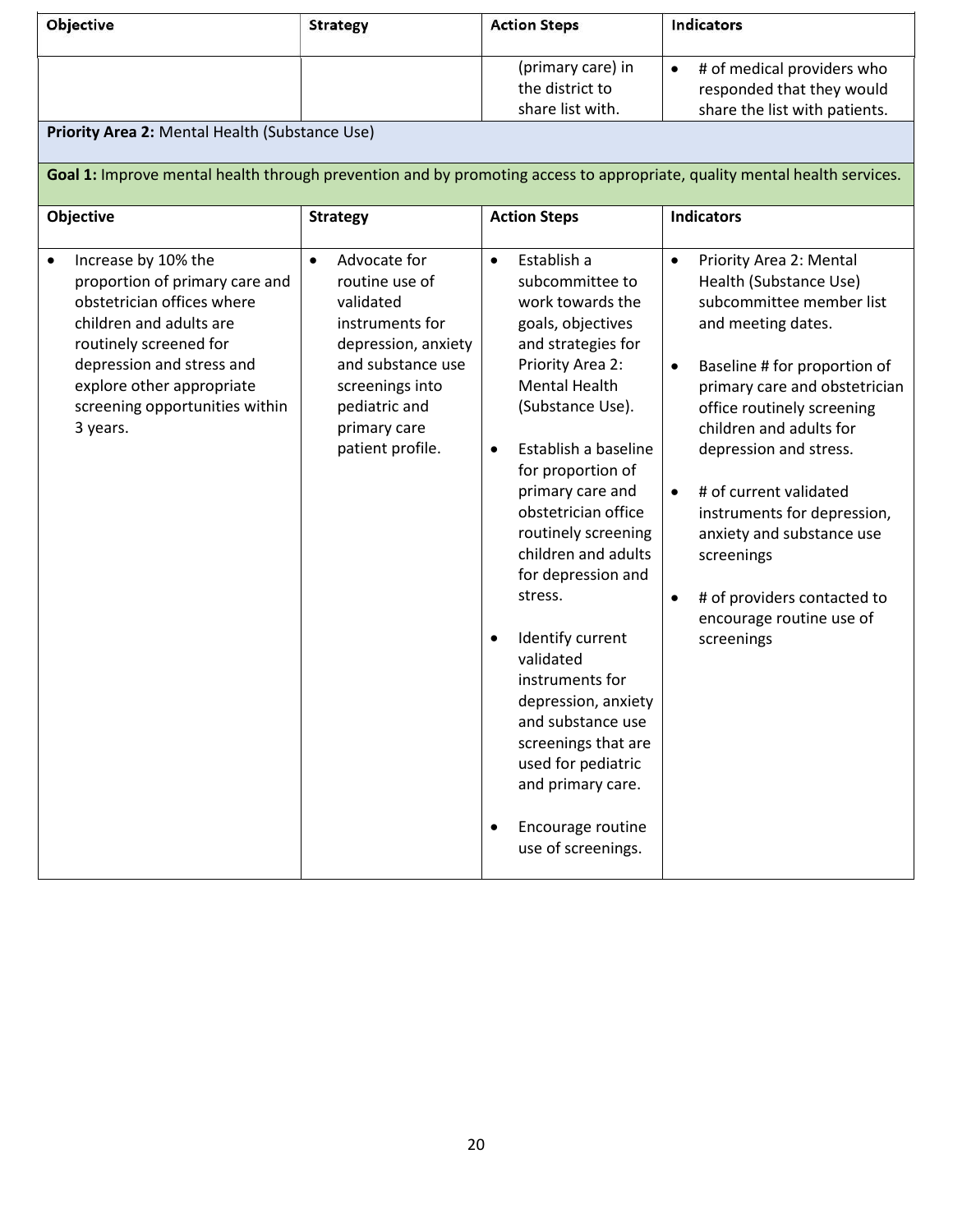| Objective                                                                                                                                                                                                         | <b>Strategy</b>                                                                                                                                                                                                                                                                                                                                                                                                                                                                         | <b>Action Steps</b>                                                                                                                                                                                                                                                                                                                                                                                                                          | <b>Indicators</b>                                                                                                                                                                                                                                                                                                           |
|-------------------------------------------------------------------------------------------------------------------------------------------------------------------------------------------------------------------|-----------------------------------------------------------------------------------------------------------------------------------------------------------------------------------------------------------------------------------------------------------------------------------------------------------------------------------------------------------------------------------------------------------------------------------------------------------------------------------------|----------------------------------------------------------------------------------------------------------------------------------------------------------------------------------------------------------------------------------------------------------------------------------------------------------------------------------------------------------------------------------------------------------------------------------------------|-----------------------------------------------------------------------------------------------------------------------------------------------------------------------------------------------------------------------------------------------------------------------------------------------------------------------------|
| Increase by 10% the<br>$\bullet$<br>proportion of primary care and<br>obstetrician offices that<br>provide appropriate referral<br>sources for positive screenings<br>of depression and stress within<br>3 years. | Expand provider<br>$\bullet$<br>training in the<br>recognition,<br>treatment or<br>referral of mental<br>health and<br>substance use<br>disorders.<br>Promote mental<br>$\bullet$<br>illness and<br>substance use<br>disorders as a<br>manageable,<br>chronic illness to<br>providers and<br>community at<br>large.<br>Identify<br>$\bullet$<br>community health<br>workers (or other<br>health care<br>professional) to<br>facilitate entry and<br>discuss benefits<br>into treatment. | Identify provider<br>$\bullet$<br>trainings for<br>treatment or<br>referral of mental<br>health and<br>substance use<br>disorders.<br>Develop a unified<br>$\bullet$<br>message for<br>mental illness and<br>substance use<br>disorders as a<br>manageable,<br>chronic illness.<br>Identify<br>$\bullet$<br>community health<br>workers (or other<br>health care<br>professional) and<br>trainings to<br>facilitate entry into<br>treatment. | # of provider and community<br>$\bullet$<br>health worker trainings<br>identified<br>Message developed for<br>$\bullet$<br>promoting mental illness and<br>substance use disorders as a<br>manageable, chronic illness.<br># of community health<br>$\bullet$<br>workers (or other health care<br>professional) identified. |
| Priority Area 2: Mental Health (Substance Use)                                                                                                                                                                    |                                                                                                                                                                                                                                                                                                                                                                                                                                                                                         |                                                                                                                                                                                                                                                                                                                                                                                                                                              |                                                                                                                                                                                                                                                                                                                             |
| Goal 2: Reduce the harms of opioids.                                                                                                                                                                              |                                                                                                                                                                                                                                                                                                                                                                                                                                                                                         |                                                                                                                                                                                                                                                                                                                                                                                                                                              |                                                                                                                                                                                                                                                                                                                             |
| <b>Objective</b>                                                                                                                                                                                                  | <b>Strategy</b>                                                                                                                                                                                                                                                                                                                                                                                                                                                                         | <b>Action Steps</b>                                                                                                                                                                                                                                                                                                                                                                                                                          | <b>Indicators</b>                                                                                                                                                                                                                                                                                                           |

| Objective |                                                                                                                      | <b>Strategy</b>                                                                                                                                    |           | <b>Action Steps</b>                                                         |           | <b>Indicators</b>                                                                   |  |
|-----------|----------------------------------------------------------------------------------------------------------------------|----------------------------------------------------------------------------------------------------------------------------------------------------|-----------|-----------------------------------------------------------------------------|-----------|-------------------------------------------------------------------------------------|--|
| $\bullet$ | Increase by 10% community<br>understanding of the scale of<br>opioid and substance use and<br>effective responses to | Support<br>$\bullet$<br>community and<br>regional<br>organization                                                                                  | $\bullet$ | Develop a unified<br>anti-stigma<br>message for opioid<br>and substance use | $\bullet$ | Anti-stigma message<br>developed for opioid and<br>substance use.                   |  |
|           | decrease stigma within 3<br>years.                                                                                   | collaboration to<br>deliver educational<br>opportunities to<br>community<br>members and<br>medical providers<br>about opioid and<br>substance use. |           | to be shared with<br>the community<br>and medical<br>providers.             | $\bullet$ | # of medical providers and<br>agencies, the anti-stigma<br>message was shared with. |  |
| $\bullet$ | Increase by 10% data sharing<br>across relevant agencies and<br>organizations to monitor and                         | Support data<br>$\bullet$<br>sharing regarding<br>opioid related data                                                                              | $\bullet$ | Identify and<br>compile a list of<br>agencies that                          | ٠         | # of agencies that collect<br>local opioid related data.                            |  |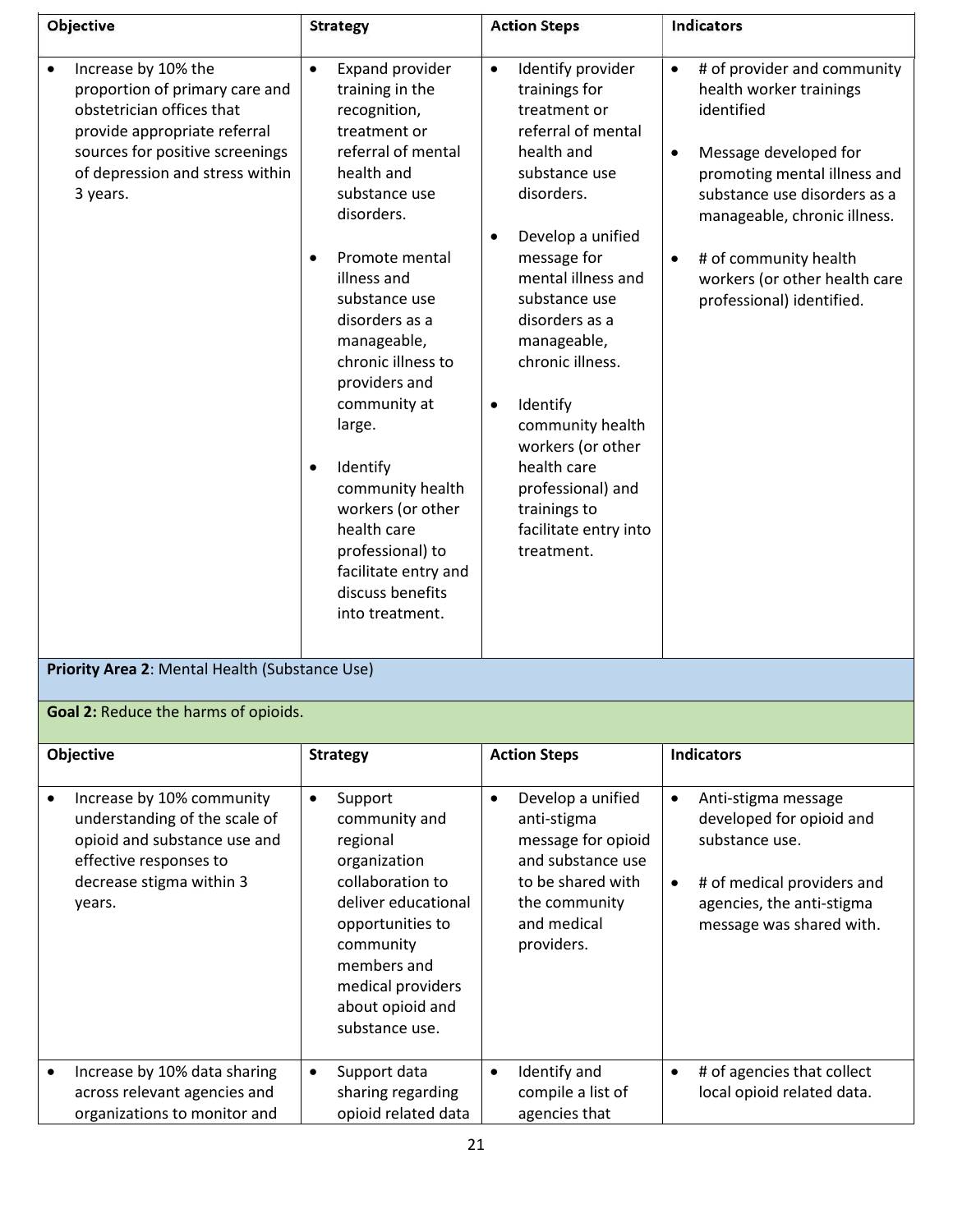| Objective                                                                                                                                 | <b>Strategy</b>              | <b>Action Steps</b>                                                                                                        | <b>Indicators</b>                                                                             |
|-------------------------------------------------------------------------------------------------------------------------------------------|------------------------------|----------------------------------------------------------------------------------------------------------------------------|-----------------------------------------------------------------------------------------------|
| facilitate responses, including<br>rapid responses to overdose<br>and other opioid-related (e.g.<br>HIV or HCV) events within 3<br>years. | across relevant<br>agencies. | collect local opioid<br>related data.<br>Facilitate a<br>meeting among<br>agencies to meet<br>and discuss data<br>sharing. | Meeting date and sign in for<br>$\bullet$<br>agencies to meet regarding<br>local opioid data. |

| Priority Area 3: Chronic Disease (Preventable Chronic Disease and Diabetes)                                                                          |                                                                                                                                                      |                                                                                                                                                                                                                                                                                                                                                                                                                                             |                                                                                                                                                                                                                                                                                                                                                                                                                       |  |  |
|------------------------------------------------------------------------------------------------------------------------------------------------------|------------------------------------------------------------------------------------------------------------------------------------------------------|---------------------------------------------------------------------------------------------------------------------------------------------------------------------------------------------------------------------------------------------------------------------------------------------------------------------------------------------------------------------------------------------------------------------------------------------|-----------------------------------------------------------------------------------------------------------------------------------------------------------------------------------------------------------------------------------------------------------------------------------------------------------------------------------------------------------------------------------------------------------------------|--|--|
| Goal: Promote healthy lifestyles for disease prevention and management.                                                                              |                                                                                                                                                      |                                                                                                                                                                                                                                                                                                                                                                                                                                             |                                                                                                                                                                                                                                                                                                                                                                                                                       |  |  |
| <b>Objective</b>                                                                                                                                     | <b>Strategy</b>                                                                                                                                      | <b>Action Steps</b>                                                                                                                                                                                                                                                                                                                                                                                                                         | <b>Indicators</b>                                                                                                                                                                                                                                                                                                                                                                                                     |  |  |
| Promote awareness by 10%<br>among adults of national<br>physical activity and nutrition<br>recommendations for healthy<br>lifestyles within 3 years. | Educate<br>$\bullet$<br>community<br>members about<br>national physical<br>activity and<br>nutrition<br>recommendations<br>for healthy<br>lifestyle. | Establish a<br>$\bullet$<br>subcommittee to<br>work towards the<br>goal, objectives<br>and strategies for<br>Priority Area 3:<br><b>Chronic Disease</b><br>(Preventable<br><b>Chronic Disease</b><br>and Diabetes).<br>Develop or identify<br>educational<br>material and<br>messaging of<br>national physical<br>activity and<br>nutrition<br>recommendations<br>and provide to<br>community<br>agencies and<br>partners to<br>distribute. | Priority Area 3: Chronic<br>$\bullet$<br>Disease (Preventable Chronic<br>Disease and Diabetes)<br>subcommittee member list<br>and meeting dates.<br># of educational material<br>$\bullet$<br># of agencies and community<br>$\bullet$<br>members the educational<br>material was provided to.<br># of public places,<br>$\bullet$<br>community events, and<br>groups the educational<br>material was provided at/to. |  |  |
| Increase awareness by 10% of<br>$\bullet$<br>available safe, clean, attractive<br>places for physical activity for                                   | Promote available<br>$\bullet$<br>local resources<br>that support                                                                                    | Identify and<br>$\bullet$<br>compile a list of<br>safe, clean,                                                                                                                                                                                                                                                                                                                                                                              | # of safe, clean, attractive<br>$\bullet$<br>places for physical activity                                                                                                                                                                                                                                                                                                                                             |  |  |
| persons of various fitness<br>levels with 3 years.                                                                                                   | healthy behaviors.<br>Improve<br>$\bullet$<br>availability of<br>affordable healthy<br>food and beverage                                             | attractive places in<br>the district that<br>persons of various<br>fitness levels can<br>use for physical<br>activity.                                                                                                                                                                                                                                                                                                                      | # of policy changes identified<br>$\bullet$<br>Agencies identified for multi-<br>$\bullet$<br>agency workgroup<br>addressing affordable                                                                                                                                                                                                                                                                               |  |  |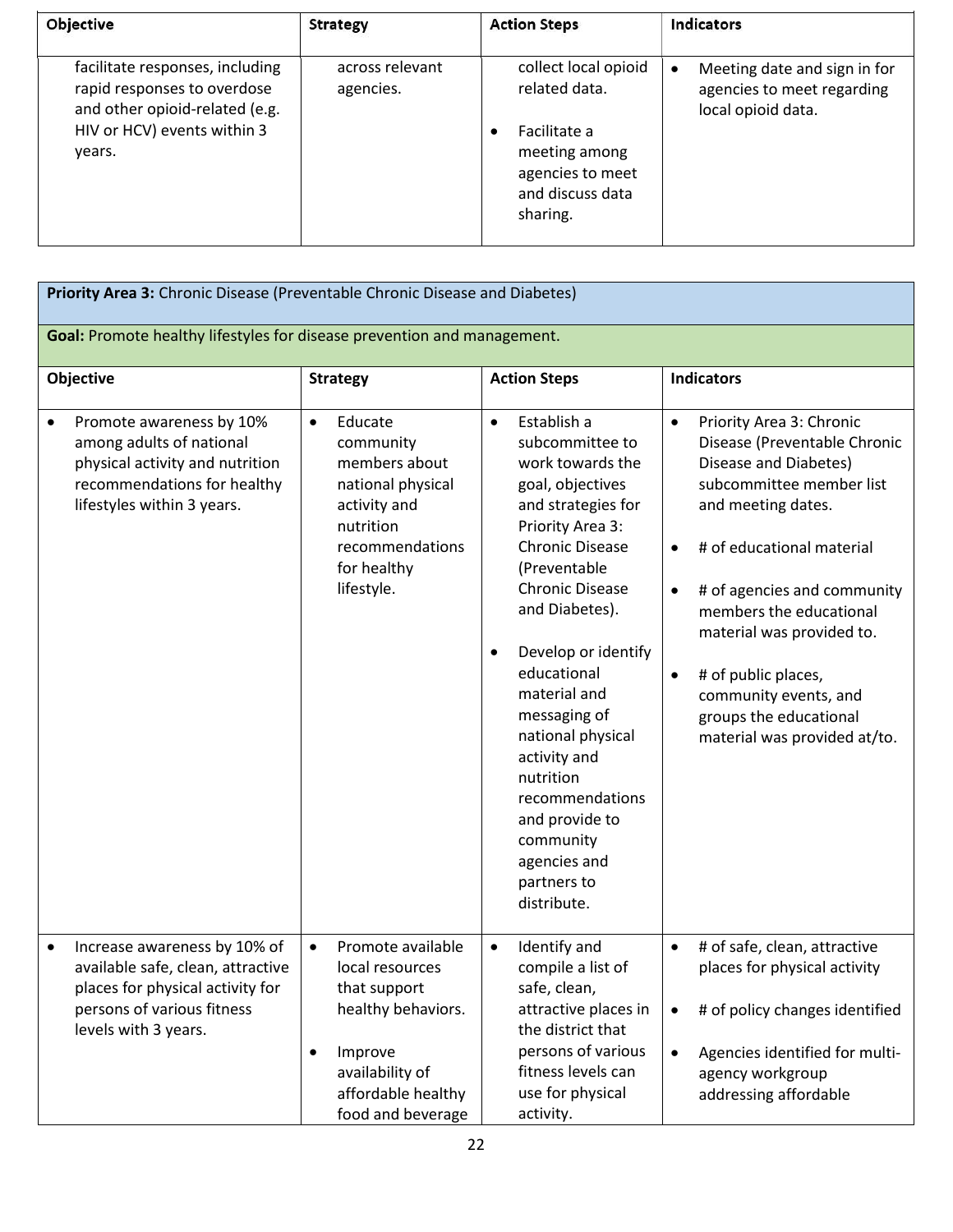| Objective                                                                                                                                                                               | <b>Strategy</b>                                                                                                                                                                                       | <b>Action Steps</b>                                                                                                                                                                                                                                                                                                                               | <b>Indicators</b>                                                                                                                                                                                                                                                         |  |
|-----------------------------------------------------------------------------------------------------------------------------------------------------------------------------------------|-------------------------------------------------------------------------------------------------------------------------------------------------------------------------------------------------------|---------------------------------------------------------------------------------------------------------------------------------------------------------------------------------------------------------------------------------------------------------------------------------------------------------------------------------------------------|---------------------------------------------------------------------------------------------------------------------------------------------------------------------------------------------------------------------------------------------------------------------------|--|
|                                                                                                                                                                                         | choices in public<br>service venues and<br>grocery stores.<br>Promote and<br>$\bullet$<br>facilitate universal<br>involvement in<br>affordable<br>recreational<br>resources for<br>physical activity. | Identify policy<br>$\bullet$<br>changes needed to<br>improve<br>availability of<br>affordable healthy<br>food and beverage<br>choices in public<br>service venues and<br>grocery stores.<br>Establish a multi-<br>$\bullet$<br>agency workgroup<br>of individuals to<br>address affordable<br>recreational<br>resources for<br>physical activity. | recreational resources for<br>physical activity.                                                                                                                                                                                                                          |  |
| Increase the percentage of<br>$\bullet$<br>adults by 10% who understand<br>the disease (differentiate<br>Diabetes Type 1 & 2) and<br>lifestyle management<br>guidelines within 3 years. | Educate<br>$\bullet$<br>community<br>members about<br>the risk factors for<br>diabetes type 2<br>and the difference<br>between Diabetes<br>Type 1 and Type 2.                                         | Identify or develop<br>$\bullet$<br>educational<br>material on<br>understanding<br>Diabetes and<br>lifestyle<br>management<br>guidelines.                                                                                                                                                                                                         | # of educational material<br>$\bullet$<br>developed or identified.<br># of agencies and community<br>members the educational<br>material was provided to.<br># of public places,<br>$\bullet$<br>community events, groups<br>the educational material was<br>provided to. |  |
| Promote awareness by 10% of<br>healthy lifestyles for disease<br>prevention and management<br>within 3 years.                                                                           | Advocate for an<br>$\bullet$<br>integrated<br>message to<br>promote, prevent<br>and detect chronic<br>disease.                                                                                        | Develop a<br>$\bullet$<br>coordinated<br>resource file for<br>diabetic<br>management<br>programs.                                                                                                                                                                                                                                                 | Resource file for diabetic<br>$\bullet$<br>management programs.<br># of agencies and community<br>members the educational<br>material was provided to.<br># of public places,<br>community events and<br>groups the educational<br>material was provided to.              |  |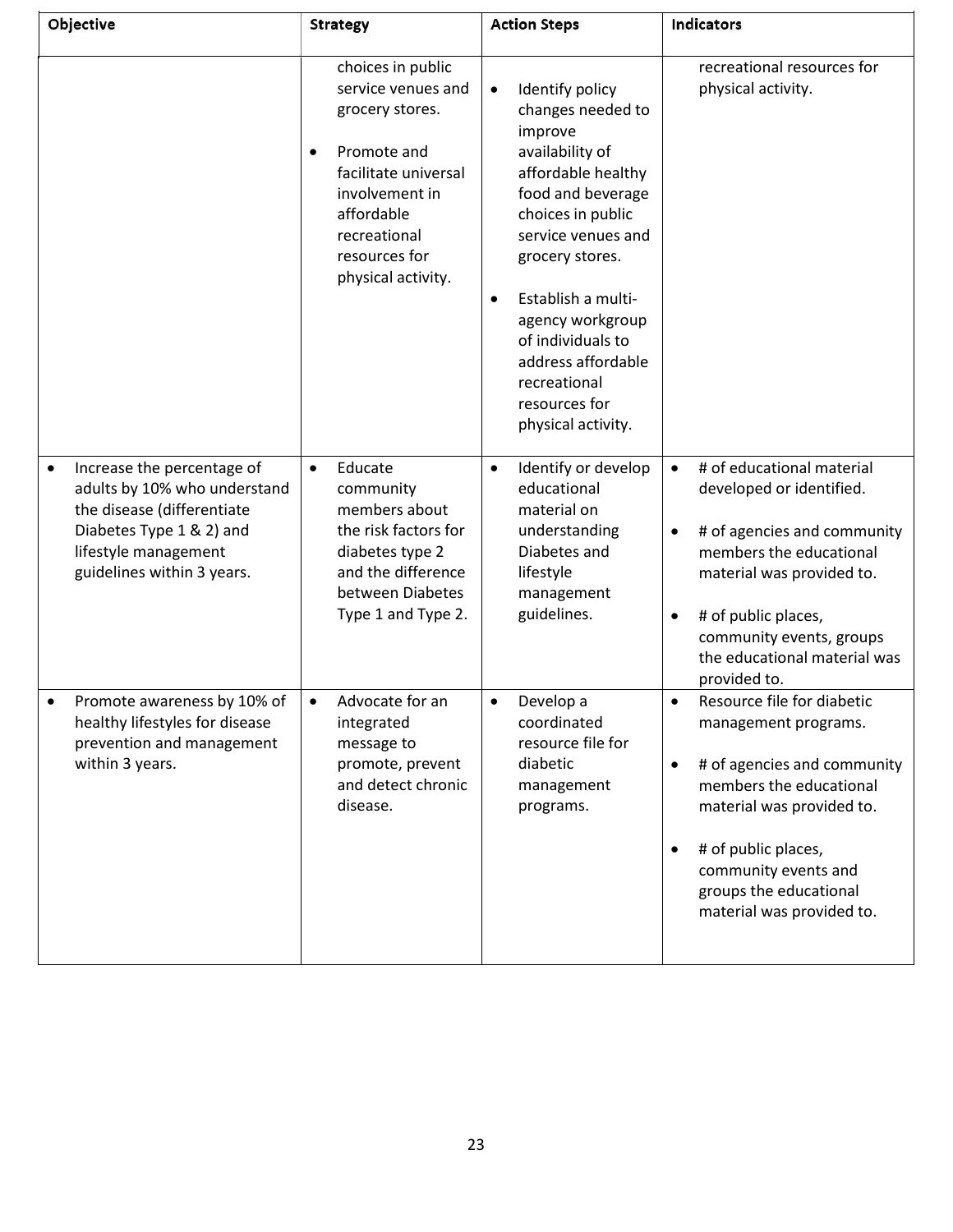#### **APPENDIX A: COMMUNITY HEALTH COALTION FOR QUINNIPIACK VALLEY HEALTH DISTRICT (QHVD)**

| QUINNIPIACK VALLEY HEALTH DISTRICT (QVHD) CORE TEAM |                                                    |  |  |
|-----------------------------------------------------|----------------------------------------------------|--|--|
| <b>MEMBER</b>                                       | <b>TITLE</b>                                       |  |  |
| Alicia Mulvihill                                    | Coordinator for PHAB (present), QVHD               |  |  |
| Leslie Balch                                        | Director of Health, QVHD                           |  |  |
| Lynn Fox                                            | Chief of Environmental Services, QVHD              |  |  |
| <b>Richard Matheny</b>                              | PHAB Advisor                                       |  |  |
| V. Deborah Culligan                                 | Former Coordinator for PHAB (retired October 2018) |  |  |

| <b>QVHD COMMUNITY HEALTH COALTION MEMBERS</b> |                                    |                          |  |  |
|-----------------------------------------------|------------------------------------|--------------------------|--|--|
| <b>NAME</b>                                   | <b>AFFILIATION</b>                 | <b>TOWN REPRESENTING</b> |  |  |
| AMARONE, JUDY                                 | DIRECTOR,                          | <b>NORTH HAVEN</b>       |  |  |
|                                               | NORTH HAVEN SENIOR CENTER          |                          |  |  |
| AMODEO, MARION                                | DIRECTOR, HAMDEN LIBRARIES         | <b>HAMDEN</b>            |  |  |
| <b>AVITABLE, MARION</b>                       | <b>SCHOOL NURSE</b>                | <b>NORTH HAVEN</b>       |  |  |
| BRACEY-WHITE, DAWN                            | <b>SISTER'S JOURNEY</b>            | <b>ALL TOWNS</b>         |  |  |
| <b>BRANDER, DEBBIE</b>                        | JEWISH COMMUNITY CENTER            | <b>ALL TOWNS</b>         |  |  |
| <b>BURBAGE, SUZANNE</b>                       | DIRECTOR, SENIOR SERVICES          | <b>HAMDEN</b>            |  |  |
| CAPOBIANCO, BETH                              | <b>COMMUNITY HEALTH CARE VNA</b>   | <b>ALL TOWNS</b>         |  |  |
| CIOCIOLA, CHRISTINA                           | <b>COMMUNITY FOUNDATION</b>        | <b>ALL TOWNS</b>         |  |  |
|                                               | OF NEW HAVEN                       |                          |  |  |
| DAY, BRIAN                                    | QUINNIPIAC UNIVERSITY STUDENT      |                          |  |  |
| DELVECHIO, ANDREW                             | PARKS AND RECREATION               | <b>NORTH HAVEN</b>       |  |  |
| DEMBSKI, ALEX                                 | LION'S CLUB, RESIDENT              | <b>BETHANY</b>           |  |  |
| DONNELLY, PATRICK                             | <b>MAYOR'S ASSISTANT</b>           | <b>HAMDEN</b>            |  |  |
| DUMAIS, CHIP                                  | SUPERINTENDENT, AMITY              | BETHANY AND WOODBRIDGE   |  |  |
| <b>EVANS, MARION</b>                          | <b>RESIDENT</b>                    | <b>BETHANY</b>           |  |  |
| FITZSIMONS, CHRISTINE                         | VISITING NURSE SOUTH CENTRAL CT    | <b>ALL TOWNS</b>         |  |  |
| <b>GORMAN, BETSY</b>                          | ROTARY CLUB, RESIDENT              | <b>HAMDEN</b>            |  |  |
| HIRSCH, DIANE                                 | <b>UCONN EXTENSION SERVICE</b>     | <b>ALL TOWNS</b>         |  |  |
| JACKSON, EMILY                                | DIRECTOR,                          | HAMDEN AND NORTH HAVEN   |  |  |
|                                               | HAMDEN NORTH HAVEN Y               |                          |  |  |
| JONES, SHARON                                 | SOCIAL WORKER,                     | <b>HAMDEN</b>            |  |  |
|                                               | HAMDEN COMMUNITY SERVICES          |                          |  |  |
| KATZ, STACEY                                  | <b>SCHOOL NURSE</b>                | <b>WOODBRIDGE</b>        |  |  |
| KUILAN, GUADALUPE                             | <b>FAMILY RESOURCE CENTER</b>      | <b>HAMDEN</b>            |  |  |
| LAMONACA, KATHERINE                           |                                    |                          |  |  |
| LAROCCA, MARY ELLEN                           | DIRECTOR, COMMUNITY SERVICES       | <b>WOODBRIDGE</b>        |  |  |
| LOCKERY, SARAH                                | THE CHILDREN'S CENTER OF HAMDEN    | <b>ALL TOWNS</b>         |  |  |
| MORROW, SCOT                                  | <b>LOCAL PASTOR</b>                | <b>NORTH HAVEN</b>       |  |  |
| MURPHY, BETTY                                 | ASTHMA PROGRAM, RESIDENT           | ALL TOWNS, WOODBRIDGE    |  |  |
| REINKS, VALERIE                               | <b>GREATER NEW HAVEN TRANSIT</b>   | <b>ALL TOWNS</b>         |  |  |
| RUBINO, SUE                                   | DIRECTOR, YOUTH SERVICES           | <b>HAMDEN</b>            |  |  |
| SELINGER, HOWARD                              | <b>QUINNIPIAC UNIVERSITY STAFF</b> |                          |  |  |
| WILLIAMS, ANNA-LEILA                          | <b>RESIDENT</b>                    | <b>HAMDEN</b>            |  |  |
| YAGLA, BETSY                                  | FIRST SELECTMAN'S ASSISTANT        | <b>WOODBRIDGE</b>        |  |  |
| ZOZULIN, KRISTEN                              | QUINNIPIAC UNIVERSITY STUDENT      |                          |  |  |

\*This is a living membership list; additional partners continue to be added as involvements evolve.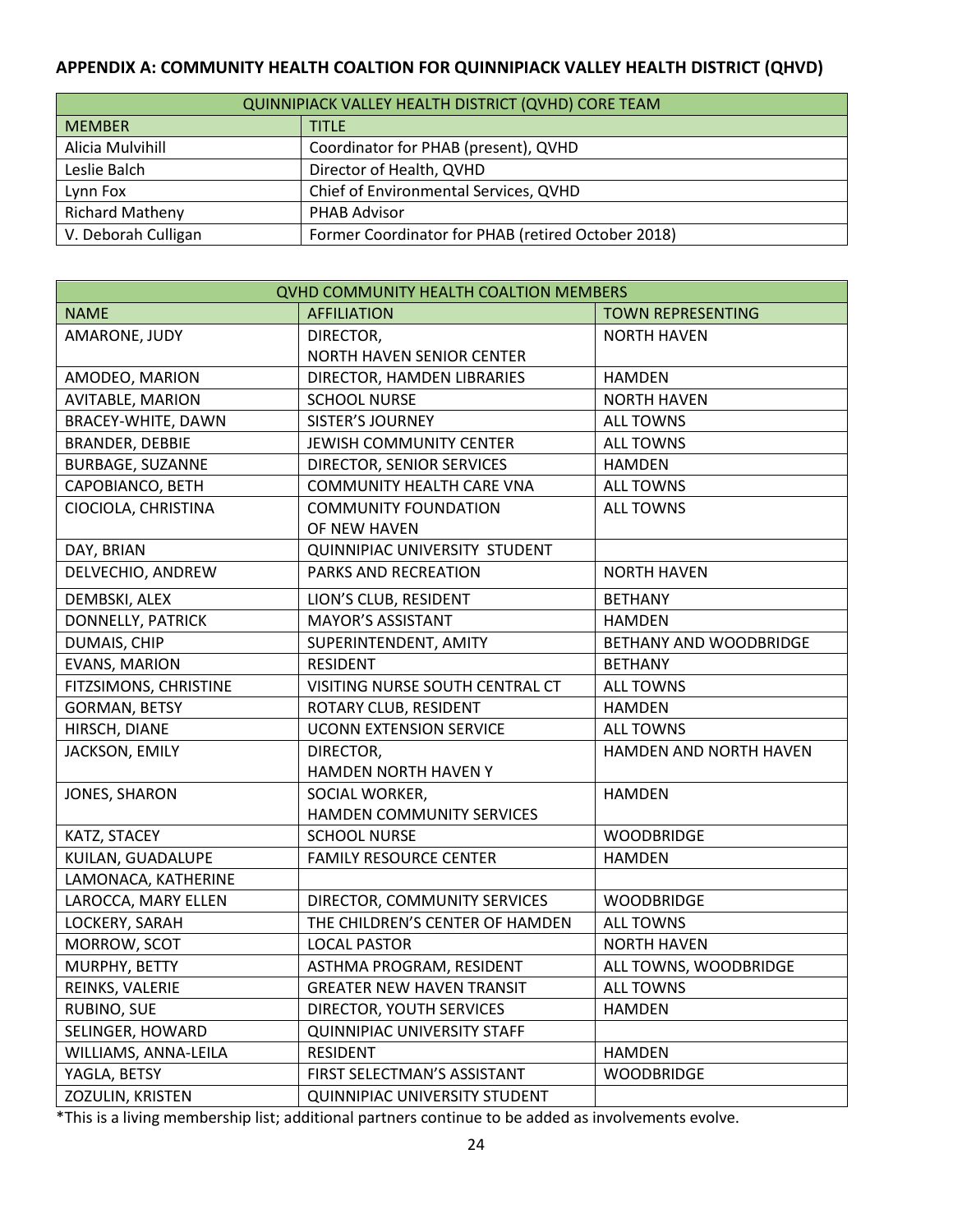| <b>APPENDIX B: KEY INFORMANTS</b>                                                                                               |                                                                 |                                       |  |  |  |
|---------------------------------------------------------------------------------------------------------------------------------|-----------------------------------------------------------------|---------------------------------------|--|--|--|
| FOR THE QVHD COMMUNITY HEALTH COALTION COMMUNITY HEALTH ASSESSMENT<br>TOWN(S) REPRESENTING<br><b>NAME</b><br><b>AFFILIATION</b> |                                                                 |                                       |  |  |  |
|                                                                                                                                 |                                                                 |                                       |  |  |  |
| <b>BUTLER, DARLENE</b>                                                                                                          | <b>HAMDEN TOWN SERVICES</b>                                     | <b>HAMDEN</b>                         |  |  |  |
| <b>CLARKE-LOFTERS, JENNIFER</b>                                                                                                 | <b>RESIDENT</b>                                                 | <b>WOODBRIDGE</b>                     |  |  |  |
| <b>DUMAIS, CHARLES</b>                                                                                                          | <b>SUPERINTENDENT, AMITY SCHOOLS</b>                            | <b>BETHANY AND WOODBRIDGE</b>         |  |  |  |
| FREDA, MICHAEL                                                                                                                  | <b>FIRST SELECTMAN</b>                                          | <b>NORTH HAVEN</b>                    |  |  |  |
| JANUSZEWSKI, PAUL                                                                                                               | <b>FIRE CHIEF</b>                                               | <b>NORTH HAVEN</b>                    |  |  |  |
| <b>LAROCCA, MARYELLEN</b>                                                                                                       | <b>WOODBRIDGE COMMUNITY SERVICES</b>                            | <b>WOODBRIDGE</b>                     |  |  |  |
| <b>LATORRA, HEATHER</b>                                                                                                         | <b>MARRAKECH</b>                                                | <b>ALL TOWNS</b>                      |  |  |  |
| LENG, CURT                                                                                                                      | <b>MAYOR</b>                                                    | <b>HAMDEN</b>                         |  |  |  |
| <b>LOCKERY, SARAH</b>                                                                                                           | THE CHILDREN'S CENTER OF HAMDEN                                 | <b>ALL TOWNS</b>                      |  |  |  |
| <b>MELLILO, CHRISTOPHER</b>                                                                                                     | <b>ASSISTANT SUPERINTENDENT</b><br><b>HAMDEN PUBLIC SCHOOLS</b> | <b>HAMDEN</b>                         |  |  |  |
| <b>MORROW, SCOTT</b>                                                                                                            | <b>PASTOR</b><br><b>NORTH HAVEN CHURCH</b>                      | <b>NORTH HAVEN</b>                    |  |  |  |
| <b>MURPHY, BETTY</b>                                                                                                            | <b>PUTTING ON AIRS</b><br><b>RESIDENT</b>                       | <b>ALL TOWNS</b><br><b>WOODBRIDGE</b> |  |  |  |
| PONTIN, KATHY                                                                                                                   | <b>LIFEBRIDGE COMMUNITY SERVICES</b><br>(MEALS ON WHEELS)       | <b>ALL TOWNS</b>                      |  |  |  |
| <b>QUITKO, BETSY</b>                                                                                                            | <b>ELEMENTARY SCHOOL NURSE</b>                                  | <b>BETHANY</b>                        |  |  |  |
| <b>SANDILLO, DONNA</b>                                                                                                          | <b>OFFICE MANAGER</b><br><b>WHITNEY PEDIATRIC GROUP</b>         | <b>ALL TOWNS</b>                      |  |  |  |
| <b>SCALLETAR, ELLEN</b>                                                                                                         | <b>FIRST SELECTMAN</b>                                          | <b>WOODBRIDGE</b>                     |  |  |  |
| <b>STUART, RAY</b>                                                                                                              | <b>DEPUTY POLICE CHIEF</b>                                      | <b>WOODBRIDGE</b>                     |  |  |  |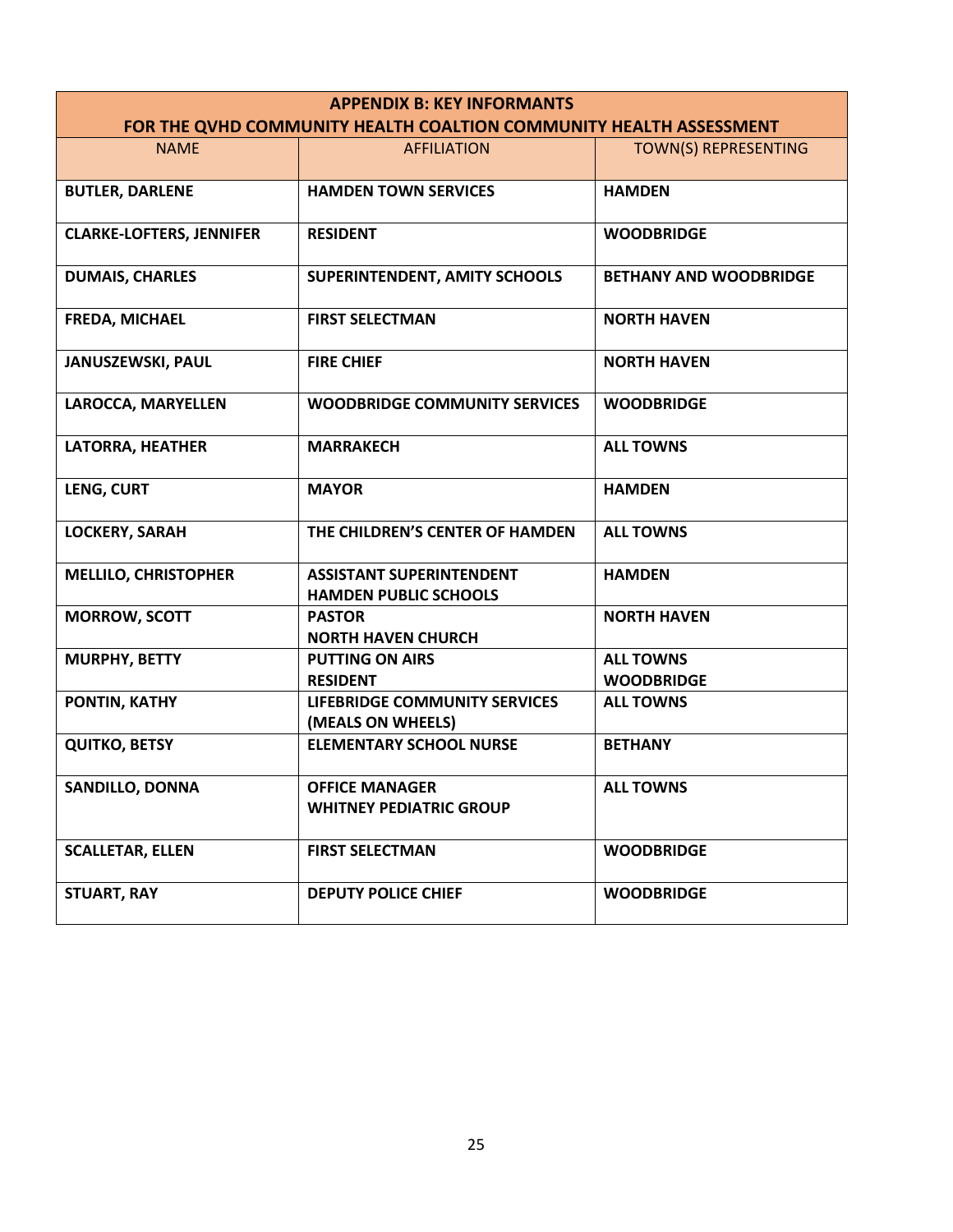# **APPENDIX C: COMMUNITY ASSETS BY PRIORITY AREA** QVHD

| <b>MENTAL HEALTH</b> | Community recreational opportunities: public parks, trails, open space                   |
|----------------------|------------------------------------------------------------------------------------------|
|                      | <b>Excellent school system</b>                                                           |
|                      | <b>Access to Yale medical care</b>                                                       |
|                      | AA, NA, NAR-Anon meetings in town                                                        |
|                      | Yale program: home treatment for addiction                                               |
|                      | Marrakech:                                                                               |
|                      | Town recreation program                                                                  |
|                      | Active senior center and programming                                                     |
|                      | Town offered family activities                                                           |
|                      | Substance abuse program                                                                  |
|                      | Dementia services/screening                                                              |
|                      | Youth services and senior services                                                       |
|                      | <b>Community service town department (North Haven)</b>                                   |
|                      | Good medical care selection                                                              |
|                      | Substance abuse programs                                                                 |
|                      | Drug info                                                                                |
|                      | <b>Healthy choices programs</b>                                                          |
|                      | <b>Elderly services</b>                                                                  |
|                      | Town Human resource departments                                                          |
|                      | Town counseling services (North Haven)                                                   |
|                      | <b>Child abuse council (North Haven)</b>                                                 |
|                      | Drug take back days                                                                      |
|                      | Substance Abuse Action Council (North Haven)*                                            |
| <b>HEALTH CARE</b>   | Connect through school systems, recreational activities, community meetings for advocacy |
| <b>SYSTEM</b>        | <b>Access to Yale medical care</b>                                                       |
|                      | People are willing to collaborate                                                        |
|                      | <b>School based health centers</b>                                                       |
|                      | <b>Public Transportation-Hamden</b>                                                      |
|                      | Substance abuse program                                                                  |
|                      | Good medical care selection                                                              |
|                      | VNA health and wellness programs (Subsidies?)                                            |
|                      | <b>Adult health clinic</b>                                                               |
|                      | Mammogram van                                                                            |
|                      | <b>Flu shots</b>                                                                         |
|                      | <b>Screenings</b>                                                                        |
|                      | <b>New haven transit</b>                                                                 |
|                      | <b>Volunteer rides to health care</b>                                                    |
|                      | Cornell Scott-Hill Health Center Corporation*                                            |
| <b>AGING</b>         | <b>Access to Adler Center (Yale)</b>                                                     |
|                      | Strong partnerships with state agencies and nonprofit organizations                      |
|                      | <b>Food pantries</b>                                                                     |
|                      | <b>Town libraries</b>                                                                    |
|                      | Active senior centers and programming                                                    |
|                      | <b>Public Transportation</b>                                                             |
|                      | <b>New Haven Transit</b>                                                                 |
|                      | <b>Dementia services</b>                                                                 |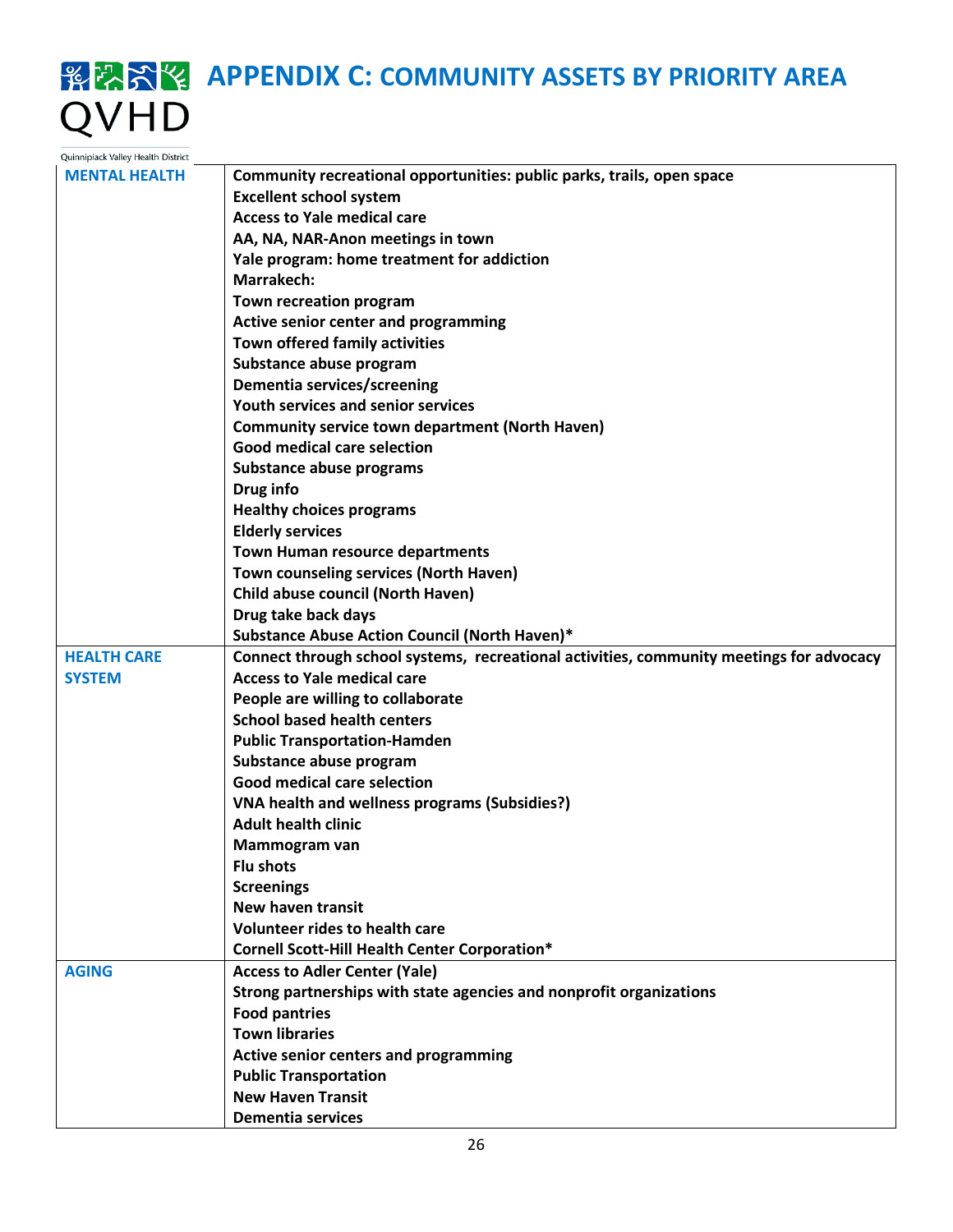| <b>AGING CONT.</b> | Youth services and senior services                                                     |
|--------------------|----------------------------------------------------------------------------------------|
|                    | <b>Elderly housing</b>                                                                 |
|                    | <b>Elderly services</b>                                                                |
|                    | <b>Nutrition programs</b>                                                              |
|                    | Senior centers, activities                                                             |
|                    | <b>Volunteer rides to health care</b>                                                  |
|                    | <b>Meals on wheels</b>                                                                 |
|                    | CT elderly tax relief                                                                  |
|                    | <b>Community service town department (North Haven)</b>                                 |
| <b>COMMUNITY</b>   | Community recreational opportunities: public parks, trails, open space                 |
| <b>INVOLVEMENT</b> | Family connections through school systems, recreational activities, community meetings |
|                    | Easy access to cities for employment/cultural events                                   |
|                    | Strong partnerships with state agencies and nonprofit organizations                    |
|                    | People are willing to collaborate, but bureaucratic people aren't helpful.             |
|                    | JCC partner café in Woodbridge                                                         |
|                    | Library programs for children                                                          |
|                    | <b>Town libraries</b>                                                                  |
|                    | Local farm Massaro Farm community involvement (Woodbridge)                             |
|                    |                                                                                        |
|                    | <b>School system and facilities</b>                                                    |
|                    | Town recreation program                                                                |
|                    | Town offered family activities                                                         |
|                    | <b>Updated infrastructure</b>                                                          |
|                    | <b>Pedestrian friendly (North Haven)</b>                                               |
|                    | <b>Community gardens</b>                                                               |
|                    | <b>PTAs</b>                                                                            |
|                    | <b>Town sponsored activities</b>                                                       |
|                    | <b>QVHD Board of Directors*</b>                                                        |
|                    | <b>Community Conversations*</b>                                                        |
|                    | <b>Town Community Services*</b>                                                        |
| <b>EDUCATION</b>   | Good school systems                                                                    |
|                    | <b>GED program available</b>                                                           |
|                    | <b>School system for education</b>                                                     |
|                    | <b>School system and facilities</b>                                                    |
|                    | No smoking policy                                                                      |
|                    | <b>School based health centers</b>                                                     |
|                    | Community policing and involvement in juvenile review board                            |
|                    | <b>School social workers</b>                                                           |
|                    | <b>Health Ed in schools</b>                                                            |
|                    | School lunch program                                                                   |
| <b>POVERTY</b>     | Free school lunch programs                                                             |
|                    | Town sponsored family activities                                                       |
|                    | <b>Concert series for leisure</b>                                                      |
|                    | Public parks and open spaces                                                           |
|                    | <b>Food pantries</b>                                                                   |
|                    | Library programs for children                                                          |
|                    | Good public school systems and facilities                                              |
|                    | <b>Town recreation programs</b>                                                        |
|                    | Houses with yards                                                                      |
|                    | <b>School based health centers</b>                                                     |
|                    |                                                                                        |
|                    | <b>Public Transportation-Hamden</b>                                                    |
|                    | Youth services programs                                                                |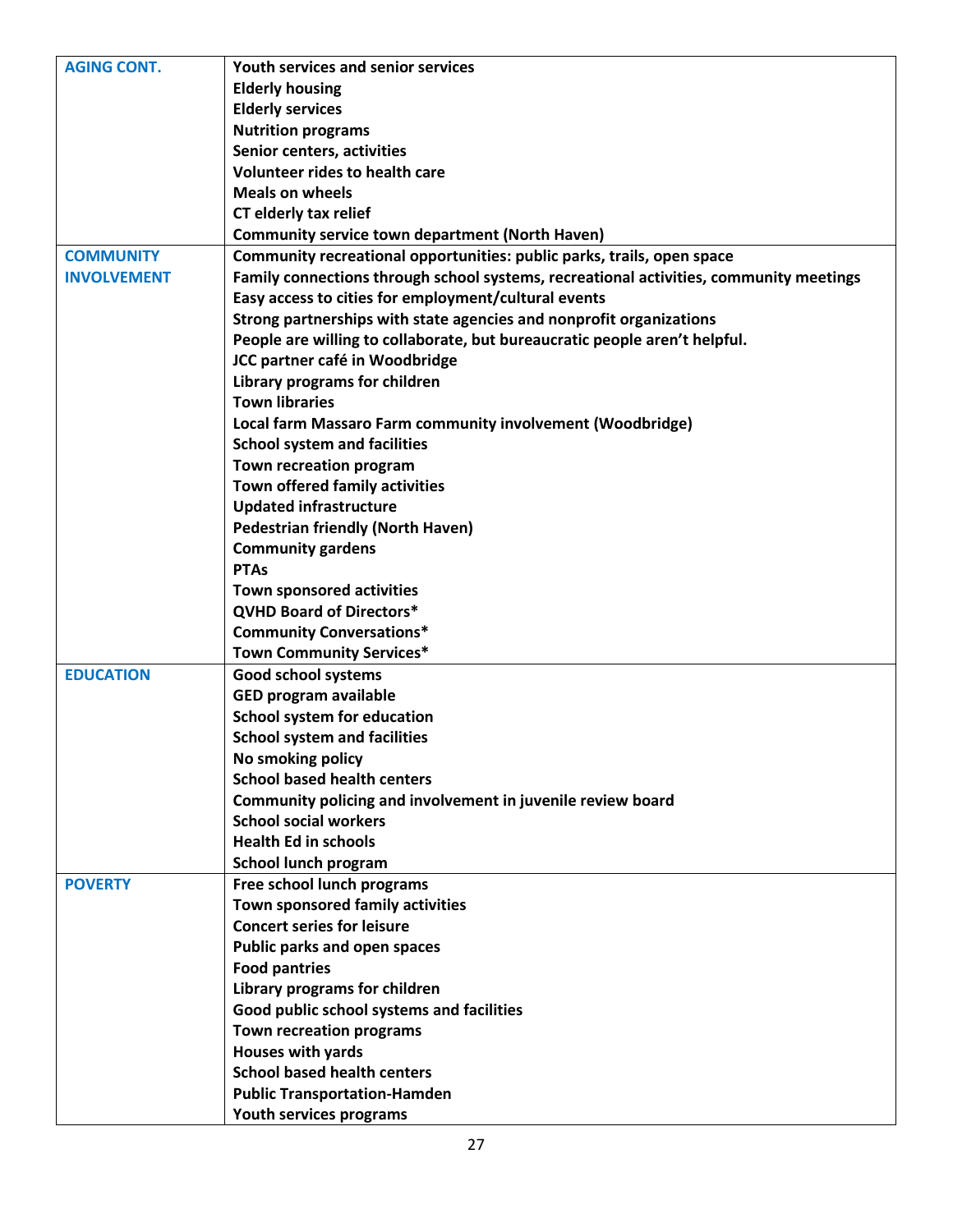| <b>POVERTY</b>           | <b>Project Choice</b>                                                  |
|--------------------------|------------------------------------------------------------------------|
|                          | <b>Pedestrian friendly (north Haven)</b>                               |
|                          | VNA health and wellness programs (Subsidies)                           |
|                          | Town Human resource departments                                        |
|                          | <b>Community gardens</b>                                               |
|                          | Toy chest at holiday time                                              |
| <b>PHYSICAL ACTIVITY</b> | <b>Walking trails</b>                                                  |
|                          | <b>Bike path</b>                                                       |
|                          | Community recreational opportunities: public parks, trails, open space |
|                          | <b>Town recreation programs</b>                                        |
|                          | No smoking in parks policy                                             |
|                          | <b>Community policing</b>                                              |
|                          | <b>Pedestrian friendly (north Haven)</b>                               |
|                          | Safe school facilities                                                 |
|                          | Youth sports programs                                                  |
|                          | <b>Youth Services programs</b>                                         |
|                          | <b>Community gardens</b>                                               |
|                          | <b>YMCA</b>                                                            |
| <b>FOOD</b>              | <b>Farmers markets</b>                                                 |
|                          | <b>Grocery store choice</b>                                            |
|                          | <b>WIC</b>                                                             |
|                          | <b>Food stamps</b>                                                     |
|                          | <b>Food pantries</b>                                                   |
|                          | Free lunch program at school                                           |
|                          | <b>School lunch availability</b>                                       |
|                          | <b>Community gardens</b>                                               |
|                          | <b>Food bank</b>                                                       |
|                          | <b>Healthy Food Drives*</b>                                            |
| <b>HOUSING</b>           | Community meetings for people like to get into politics                |
|                          | Landlords that will work with people with disabilities                 |
|                          | <b>Marrakech</b>                                                       |
|                          | Town ordinance pesticide on lawn use (Woodbridge)                      |
|                          | Houses with yards                                                      |
|                          | <b>Environmentally conscientious, Hamden Woodbridge</b>                |
|                          | <b>Pedestrian friendly (North Haven)</b>                               |
|                          | <b>Good roads</b>                                                      |
|                          | <b>Blight ordinance (Hamden, North Haven)</b>                          |
|                          | <b>Section 8 housing (Hamden)</b>                                      |
|                          | P&Z over-site of development                                           |
|                          | <b>Housing code (Hamden)</b>                                           |
|                          | Property maintenance ordinance (Hamden/North Haven)                    |
|                          | <b>Side walks</b>                                                      |
|                          | OWF ban in all but Bethany                                             |
|                          | <b>Elderly housing</b>                                                 |

**\*Added April 2019**